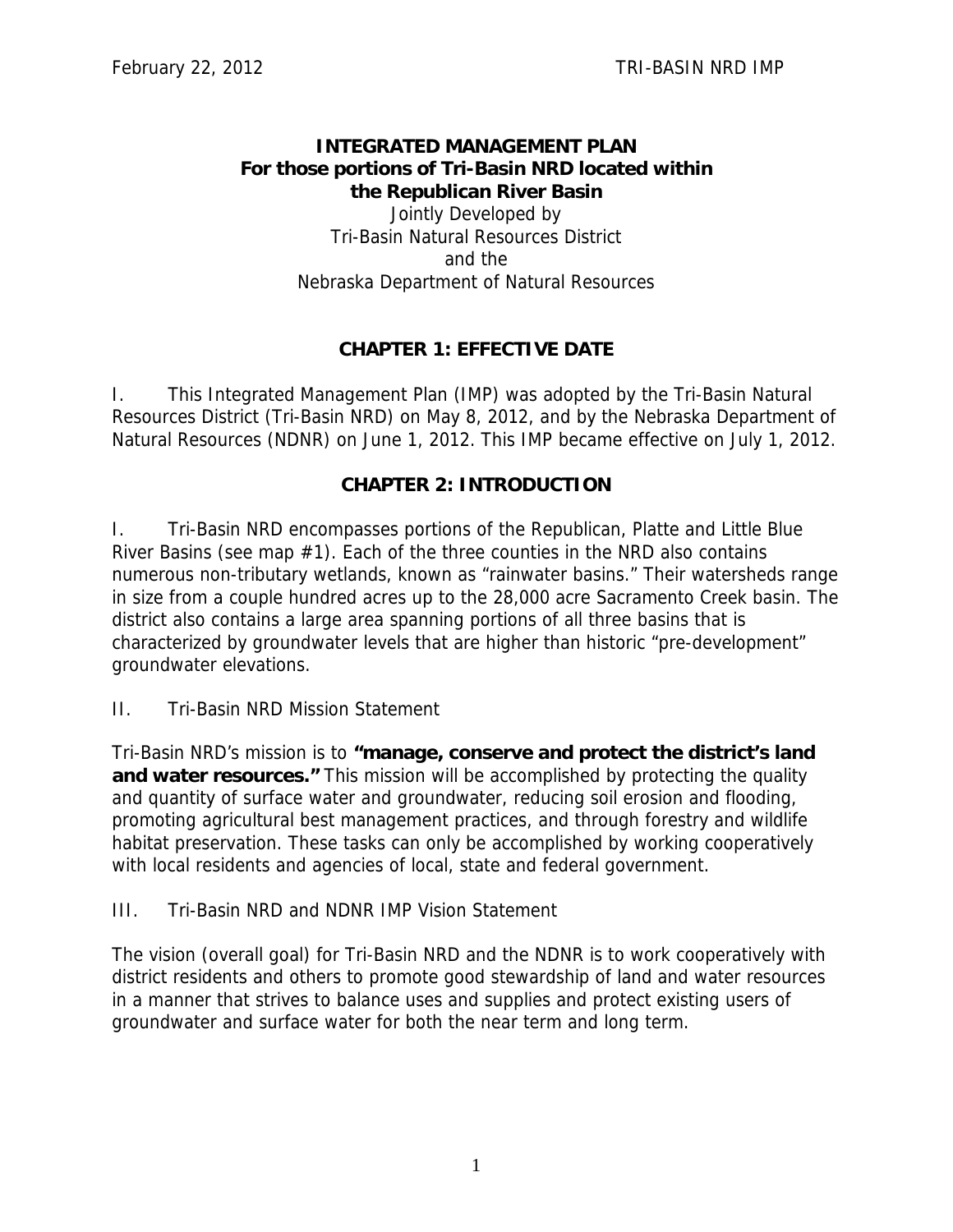## **CHAPTER 3: AUTHORITY AND BACKGROUND**

#### I. Authority

The Republican Basin integrated management plan was jointly prepared by the Board of Directors of Tri-Basin Natural Resources District (Tri-Basin NRD) and the Nebraska Department of Natural Resources (NDNR) in accordance with Sections 46-715 through 46-720, R.S.Supp., 2004.

#### II. Background

The Republican River originates in eastern Colorado and traces a course through southern Nebraska on the way to its confluence with the Kansas River. The Republican River does not pass through Tri-Basin NRD, but approximately 40% of the district lies within the Republican watershed (see Map  $#1$  in Appendix A). Several tributaries of the Republican originate in or pass through the district. Base flows in some of these tributaries (Muddy Creek, Elk Creek, Turkey Creek and Spring Creek) have increased through time, likely due to a rise in the groundwater table. This rise resulted primarily from delivery and irrigation with surface water from the Platte River by Central Nebraska Public Power and Irrigation District (CNPPID) and its customers in the Platte Basin in Gosper, Phelps and Kearney Counties. The increase in baseflows in these tributaries has been so significant that it has created annual credits in excess of 10,000 acre-feet annually in Republican Basin Compact Accounting for the State of Nebraska.

In 1943 the States of Colorado, Kansas and Nebraska, with the approval of Congress, entered into the Republican River Compact (hereinafter the Compact). The Compact provides for the equitable apportionment of the "virgin water supply" of the Republican River Basin. Following several years of dispute about Nebraska's consumptive use of water within the basin, Kansas filed an original action in the United States Supreme Court against the states of Nebraska and Colorado in 1998. After several rulings by the Court and it's Special Master and several months of negotiation, all three states entered into a comprehensive Settlement Agreement. That Agreement was approved by the Court on May 19, 2003 and the Special Master's final report approving the Joint Groundwater Model developed by all three states for use in computing stream flow depletions resulting from groundwater use was submitted to the Court on September 17, 2003.

In July, 1996, the Tri-Basin NRD and the other three Natural Resources Districts in the Republican River Basin, initiated a joint action planning process with the Department of Water Resources (DWR), a predecessor agency of NDNR, pursuant to then Section 46-656.28 of Nebraska statutes. In accordance with that process, DWR made a preliminary determination in 1996 that "there was reason to believe that the use of hydrologically connected ground water and surface water resources is contributing to or is in the reasonably foreseeable future likely to contribute to disputes over the Republican River Compact." When the studies required by Section 46-656.28 had been completed, NDNR issued its conclusions on May 20, 2003 in the form of a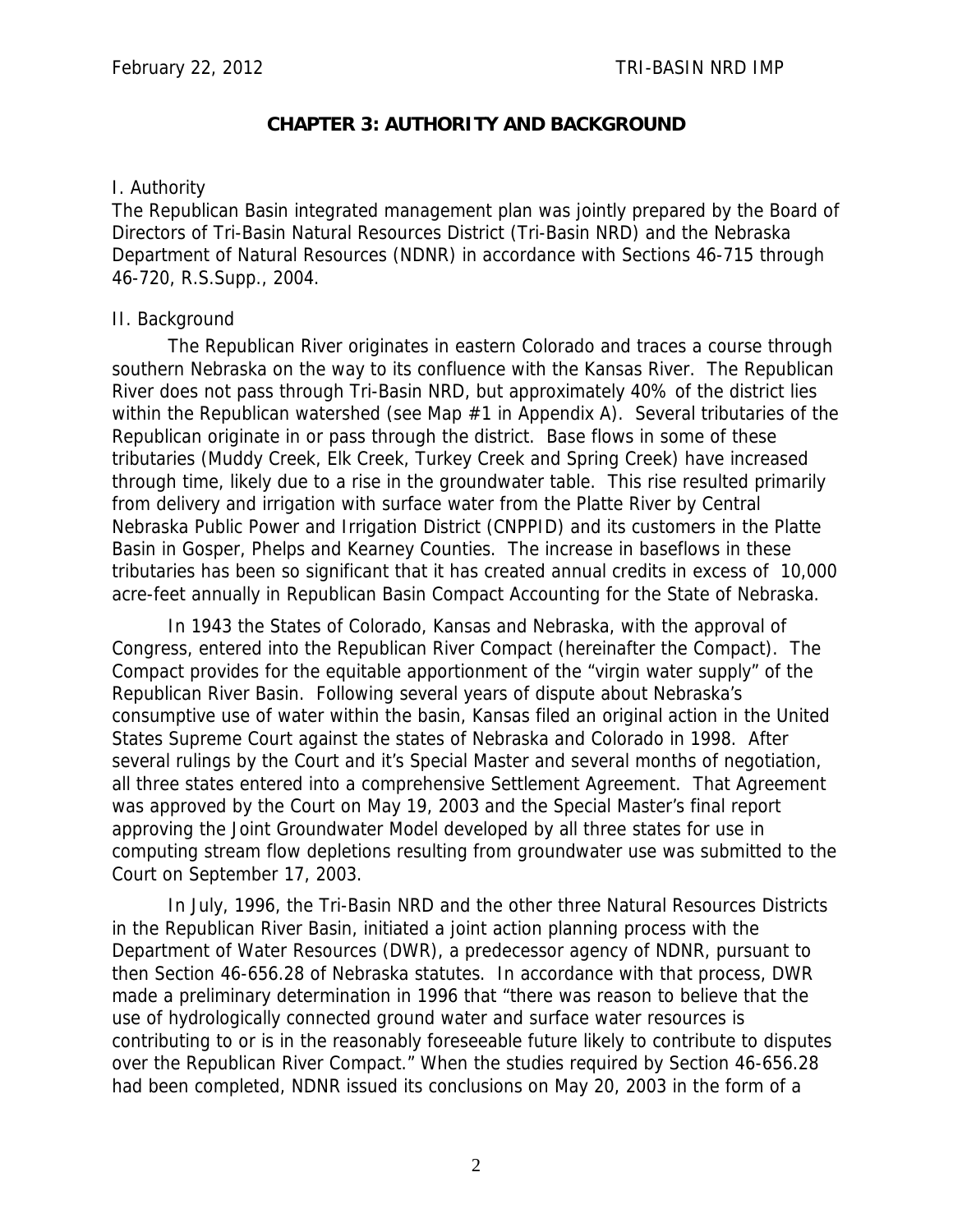report entitled: "Republican River Basin, Report of Preliminary Findings." Those conclusions included the following determination:

"Pursuant to Section 46-656.28 (this section was repealed by LB 962 in 2004) and the preliminary findings in this report, the NDNR determined that present and future Compact disputes arising out of the use of hydrologically connected ground water and surface water resources in the Republican River Basin can be eliminated or reduced through the adoption of a joint action plan."

Following four hearings on that report, NDNR made final the preliminary conclusions in the report and the four basin Natural Resources Districts were so informed. The Tri-Basin NRD and the other three Districts each then adopted orders to proceed with developing a joint action plan for integrated management of hydrologically connected surface water and ground water resources in the basin; preparation of a joint action plan for the Tri-Basin began soon thereafter. The objective of that joint action plan for the Republican River Basin portion of Tri-Basin is as follows:

"The key objective of the Plan is to maintain, at sufficient levels to offset depletions to the Republican River caused by ground water pumping within the Tri Basin NRD, the Republican River Compact credit (the "imported water credit" to the Republican Mainstem Basin that originates within the Tri-Basin NRD) that Nebraska receives because of discharges from the "ground water mound" to the surface water supplies in the Republican River Basin. To achieve this objective, the Tri Basin NRD will utilize the ground water management authorities available to it to maintain the water levels in its portion of that "ground water mound" at or above the average water levels for the years 1981 through 1985."

This objective created the basis for creation of a joint action plan for the Republican River portion of the Tri-Basin NRD, as described in Neb. Rev. Stat. Sec. 46-720 (4) (a). Tri-Basin NRD and NDNR agreed on the objective for a joint action plan on July 13, 2004.

 The Tri-Basin NRD and NDNR are modifying that original joint action plan and incorporating new goals and objectives into this integrated management plan pursuant to Neb. Rev. Stat. Sec. 46-720 (4) (a).

## **CHAPTER 4: MAP AND MANAGEMENT AREA BOUNDARIES**

I. Maps depicting the district, its management areas, depletive effects of groundwater pumping on Republican Basin streamflows and river basins are located in Appendix A. The Tri-Basin NRD Board of Directors declared the entire district as an Integrated Water Management Area on July 16, 2004. The area subject to this IMP is the Republican Basin within Tri-Basin NRD (Map 1).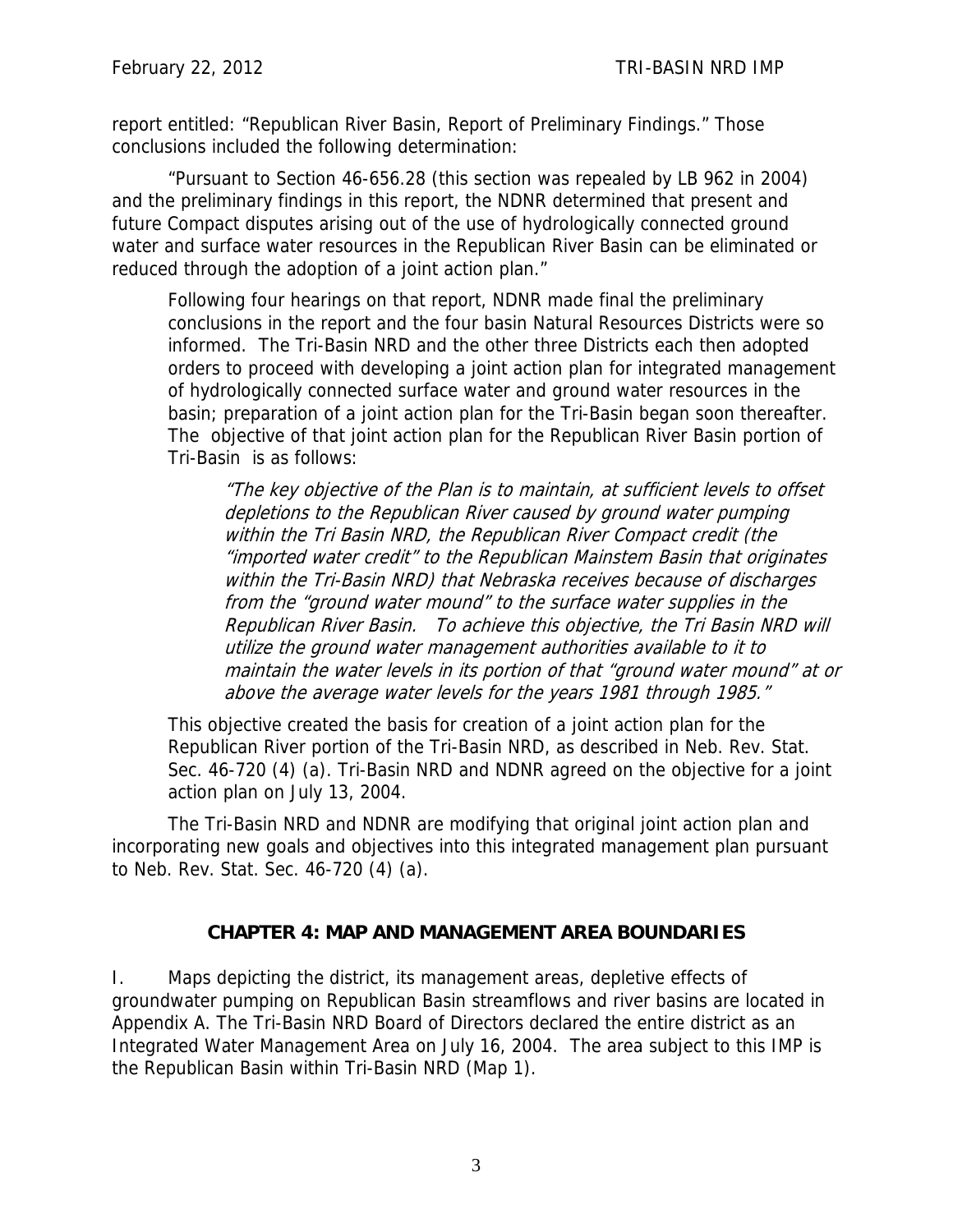## **CHAPTER 5: REPUBLICAN BASIN IMP GOALS**

I. Goals

Pursuant to Section 46-715, R.S. Supp., 2004, the goals and objectives of an integrated management plan must have as a purpose "sustaining a balance between water uses and water supplies so that the economic viability, social and environmental health, safety, and welfare" of the residents of Tri-Basin Natural Resources District are assured for both the short term and long term. The following goals and objectives are adopted by the Tri-Basin NRD and the NDNR to achieve that purpose. The goals of the Tri-Basin NRD Republican Basin Integrated Management Plan are:

A. Tri-Basin NRD will assist the State of Nebraska, in cooperation with other Natural Resources Districts, in maintaining compliance with the Republican River Compact as adopted in 1943 and as implemented in accordance with the settlement approved by the United States Supreme Court on May 19, 2003 and other lawful interstate compacts, decrees and agreements relevant to management of the integrated water resources of the district. Furthermore, with respect to interstate compacts, agreements and court decrees, Tri-Basin NRD and NDNR agree:

1. That ground water and surface water users within Tri-Basin NRD will only be expected to reduce their water use or make up for depletions to streamflow if streamflow depletions are determined to be in excess of the imported water supply.

2. The Tri-Basin NRD and NDNR agree that any reductions in to streamflow depletions will not be required to exceed 2,000 acre-feet per year for the first ten years of this IMP.

3. That neither Tri-Basin NRD nor NDNR will require this integrated management plan to be amended solely for the purpose of changing the responsibility of water users within the Tri-Basin NRD due to the failure of other NRDs to implement or enforce their integrated management plans as needed to meet their share of the responsibility to keep Nebraska in compliance with these interstate agreements, and

4. That Tri-Basin NRD and NDNR will strive to ensure that any economic impacts resulting from Tri-Basin NRD and NDNR's management of Republican Basin virgin water supplies will be distributed in an equitable manner, minimizing to the extent possible, adverse economic, social and environmental consequences.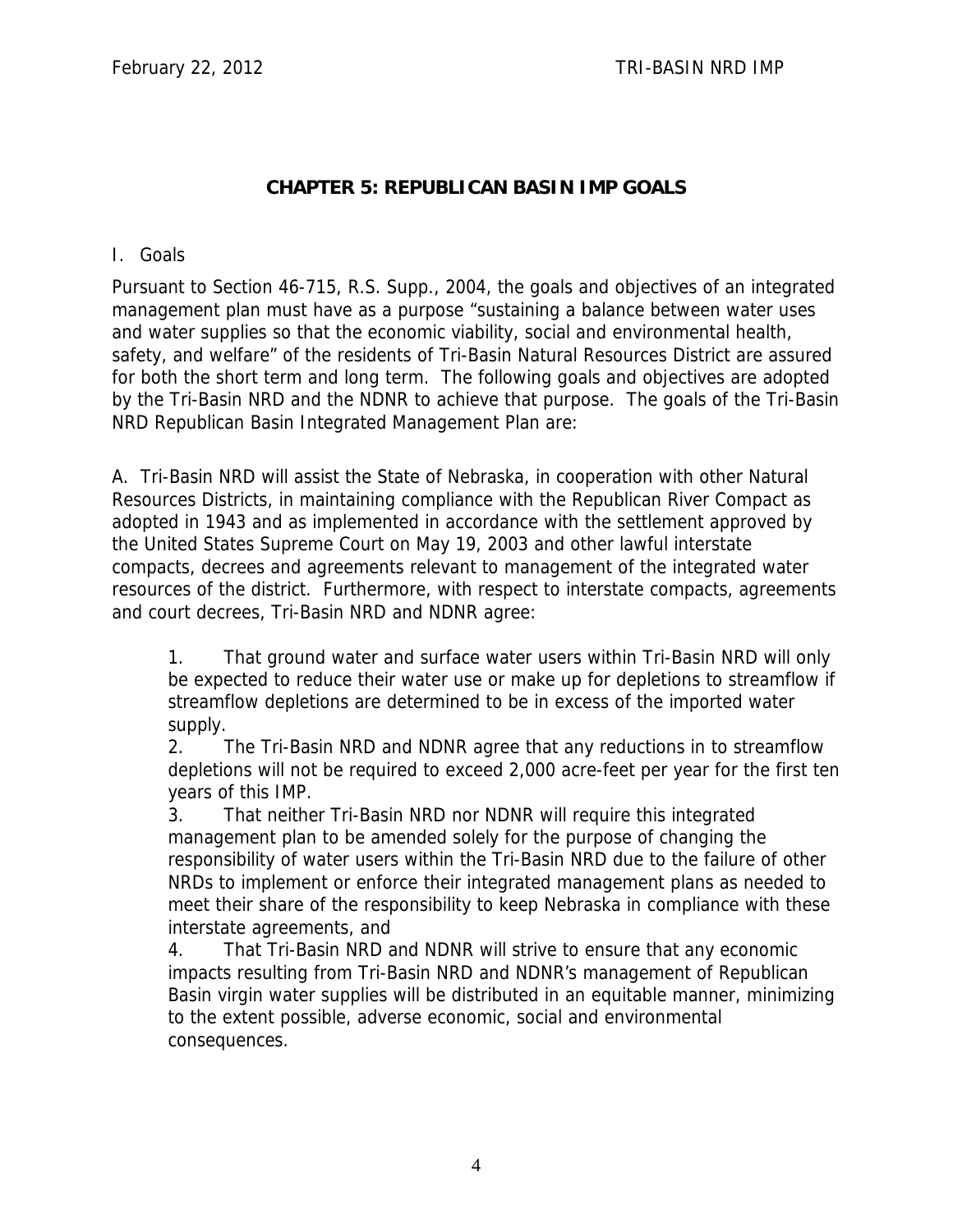B. Tri-Basin NRD and NDNR will continue to support the development and maintenance of digital water management models, databases, stream gauges, observation wells and other tools and facilities needed to accurately measure and clearly depict the current state of groundwater and surface water resources as well as potential future water resource trends and conditions. These tools will be essential for decision makers as they consider whether and how to regulate consumption of integrated water resources. They will also serve as one mechanism to monitor and measure the progress of this plan.

C. Tri-Basin and DNR will, with limited exceptions allowed by law, limit groundwater pumping within the Republican Basin portion of the NRD to 2005 levels.

# **CHAPTER 6: REPUBLICAN BASIN IMP OBJECTIVES**

## I. IMP Objectives

Tri-Basin NRD and NDNR agree to accomplish the following objectives for the Republican River Basin portion of the district in order to achieve the goals of this joint IMP.

Goal A. Objectives

1. Revise existing NRD integrated water management rules and regulations, to the extent necessary, to insure that the NRD will incrementally achieve and sustain a hydrologically "balanced" condition so that, in combination with imported water contributions from the Platte basin, streamflow augmentation and other management actions, Tri-Basin NRD water users will not cause a net depletion to streamflow. Figure 1 shows Tri-Basin NRD's impact to baseflow in the Republican River Basin and the imported water mound credit. Under a hydrologically balanced condition in the context of this plan, baseflow impacts and the mound credit will be equal.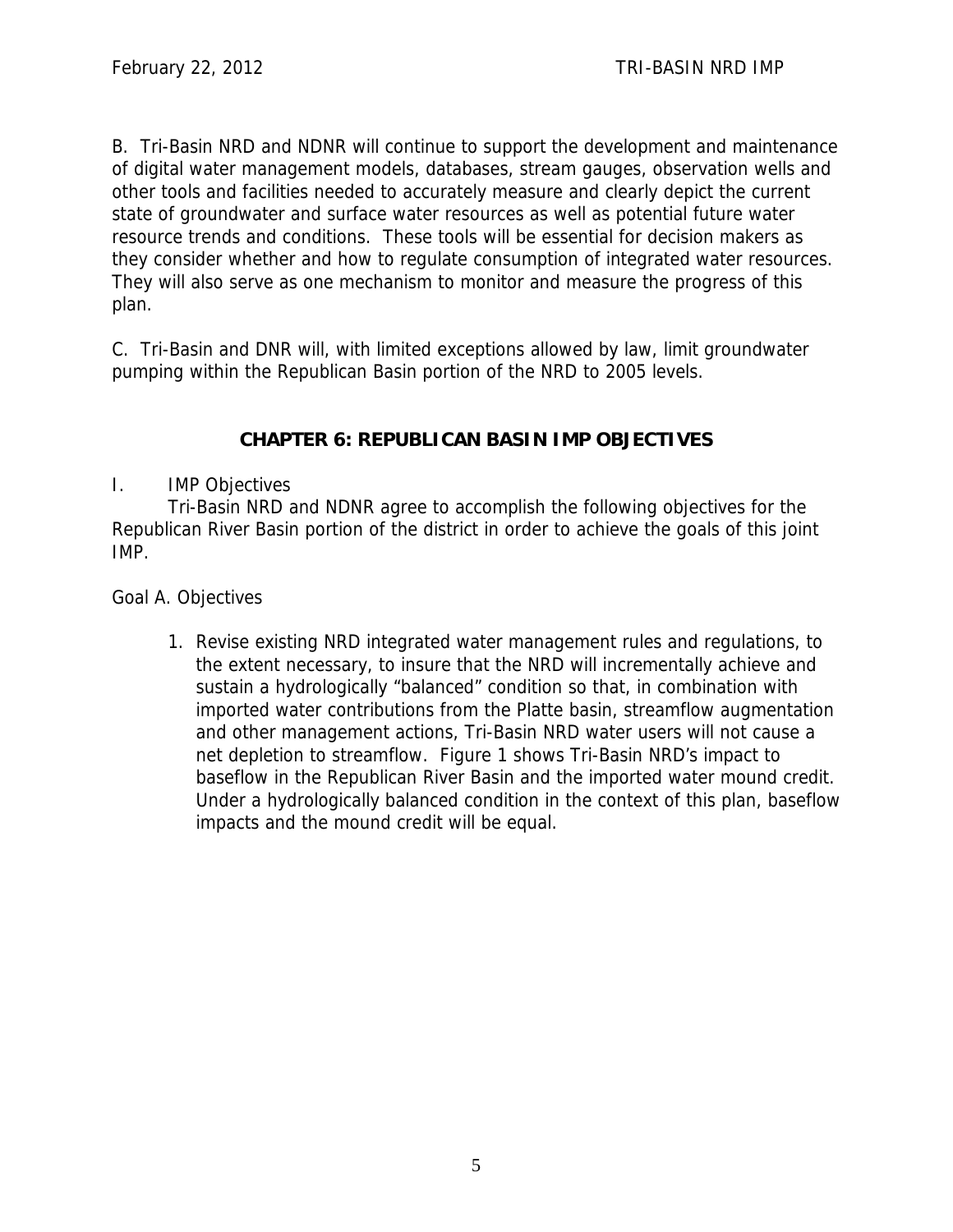

Data Source: Republican River Compact Administration Groundwater Model utilizing analysis points at the southern boundary of the Tri-Basin NRD

- 2. Develop and implement plans, in collaboration with CNPPID, its customers and other affected water users, that continue and, to the extent possible, increase groundwater recharge and stream baseflow enhancement from Platte Basin surface water supplies in amounts sufficient to sustain existing groundwater uses and to maintain imported water contributions to the Republican River Basin.
- 3. Tri-Basin NRD will manage consumptive groundwater use to the greatest extent legally and physically practical in order to maintain groundwater levels at or above 1981-85 average levels.
- 4. Utilize methods outlined in Chapter 8 of this plan to evaluate streamflow depletions and mound accretions at the southern boundary of the Tri-Basin NRD.

#### Goal B Objectives

1. Develop and maintain the necessary analytical tools and other programs and projects needed to implement this IMP.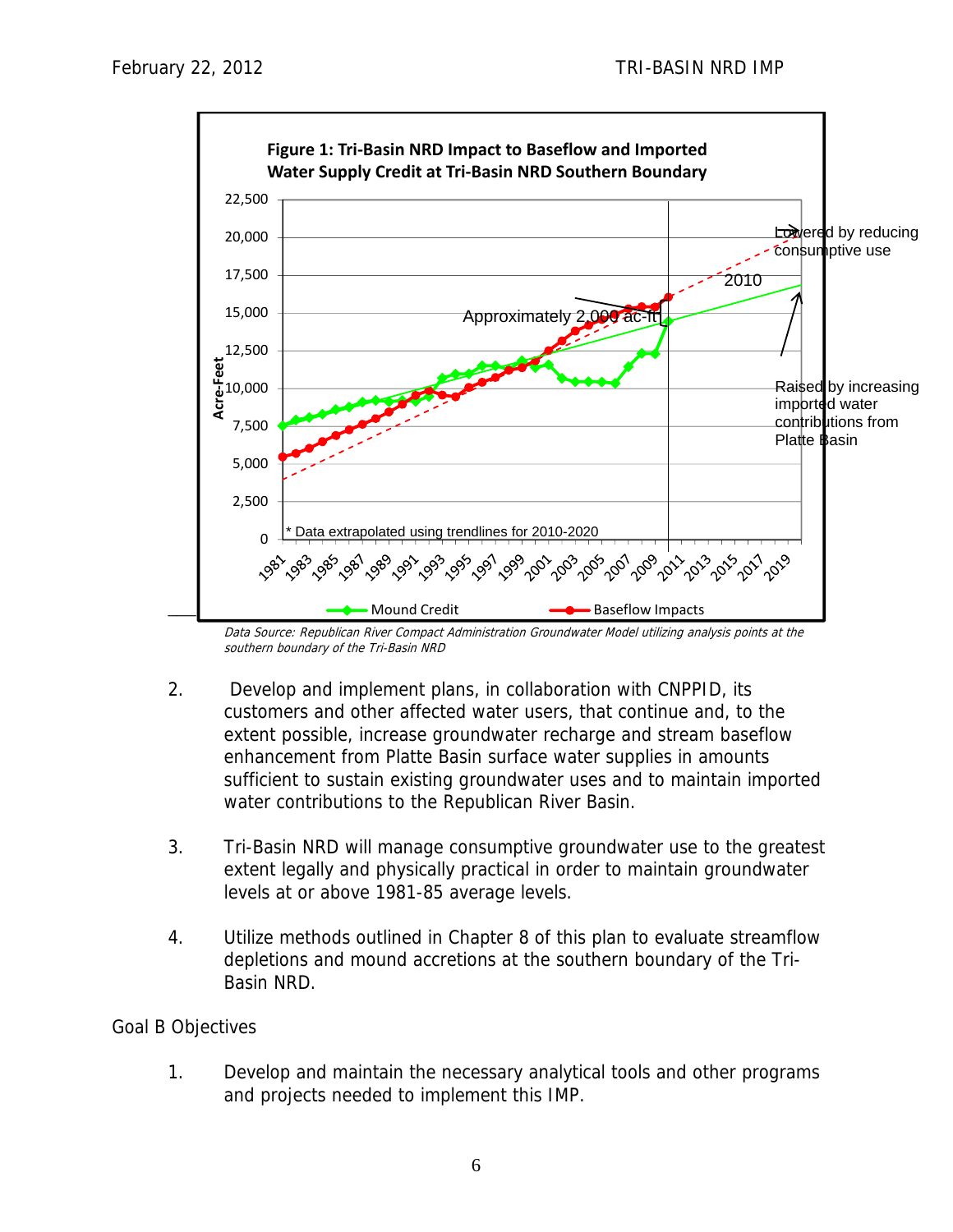2. Ensure that data collected as a result of monitoring activities is readily available to both Tri-Basin NRD and NDNR.

### Goal C Objectives

- 1. Ensure that Republican streamflows needed for existing surface water appropriations and ground water uses will not be depleted by water uses developed after September 15, 2004. This objective will be accomplished by offsetting depletions caused by new water uses via water conservation incentives, stream baseflow enhancement and other depletion offset projects, mandated reductions in water uses, or some combination of these three methods.
- 2. Tri-Basin NRD and NDNR will prohibit landowners, with limited exceptions for *de minimis* uses such as livestock wells and domestic wells that are not capable of pumping more than 50 gallons per minute, from initiating new or expanded uses of water that increase beneficial consumptive use of water within the Republican River Basin within Tri-Basin NRD. New consumptive uses of groundwater are those non *de minimis* uses which will result in an additional depletion to streamflows relied in the Republican River Basin.
- 3. Tri-Basin NRD will certify all land irrigated with groundwater and track transfers and changes in use. The NDNR will also continue to track surface water diversions, surface water transfers and those groundwater transfers that are within its responsibility.

# **CHAPTER 7: ACTION ITEMS TO ACHIEVE GOALS AND OBJECTIVES**

The action items described in this section are intended to be consistent with the requirements of <u>Neb</u>. Rev. Stat. § 46-715(4).

- I. Non-Regulatory Action Items
	- A. Information and Education Programs

1. Tri-Basin NRD and NDNR will provide educational materials to the public and carry out educational activities that will inform the public about the following issues, among others: hydrologically connected groundwater and surface water, invasive species management, conversion of irrigated acres to dryland agriculture or wildlife habitat, limited irrigation cropping systems, soil residue and tillage management, alternative crops and funding sources for programs that enhance water supply.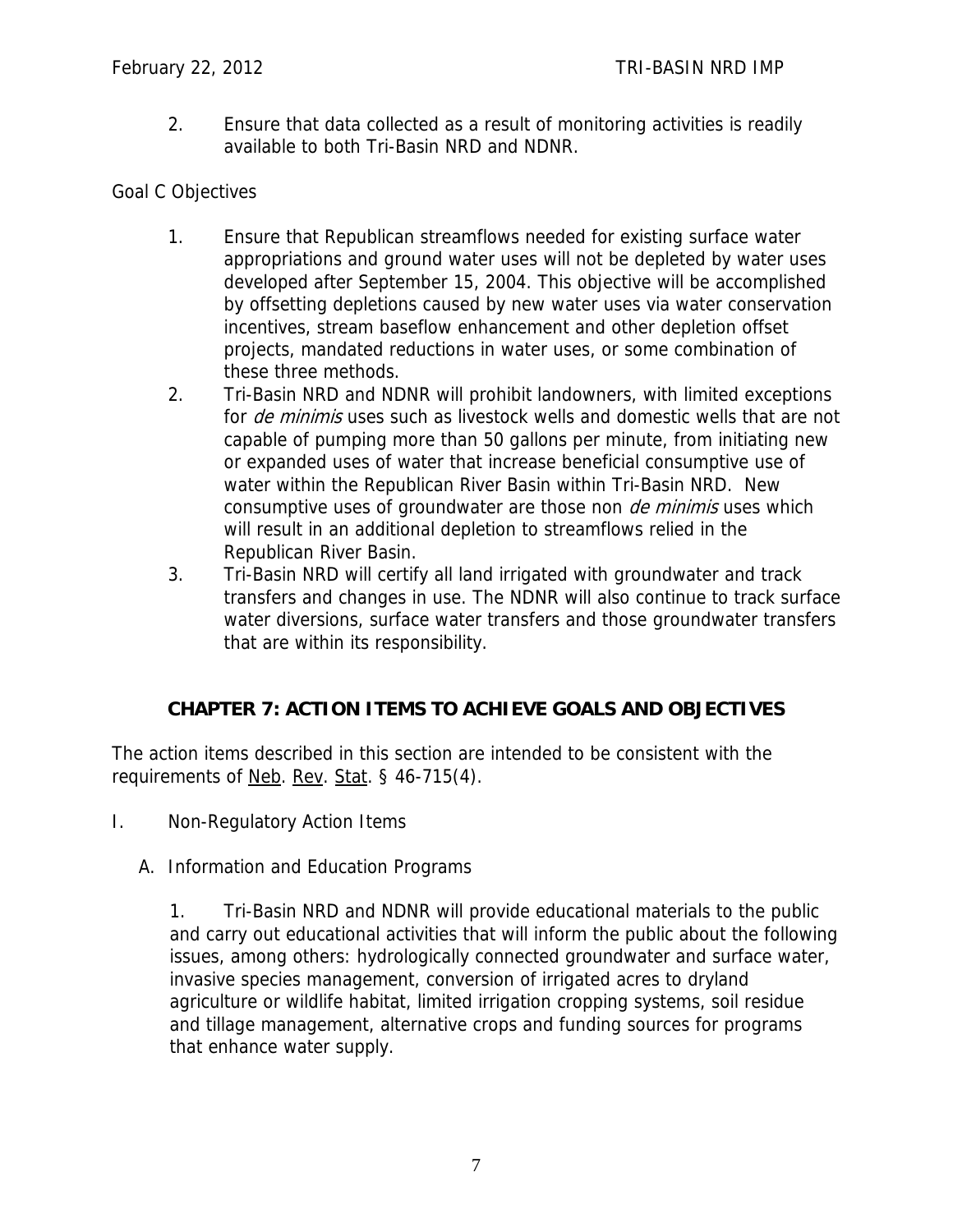2. These educational materials and activities will include public meetings held jointly as needed, pamphlets, and website information.

### B. Incentive Programs

1. Tri-Basin NRD and DNR, alone or in cooperation with other parties, intend to establish and implement financial, incentive, and qualified projects as described in Neb. Rev. Stat. §§ 2-3226.04 to reduce beneficial consumptive use of water within the Tri-Basin NRD. These projects include, but are not limited to (1) acquisition by purchase or lease of surface water or ground water rights, including storage water rights with respect to a river or any of its tributaries, (2) acquisition by purchase or lease or the administration and management, pursuant to mutual agreement, of canals and other works, including reservoirs, constructed for irrigation from a river or any of its tributaries, (3) vegetation management, including, but not limited to, the removal of invasive species in or near a river or any of its tributaries, and (4) the augmentation of river flows.

2. As a condition for participation in an incentive program, water users or landowners may be required to enter into and perform such agreements or covenants concerning the use of land or water as are necessary to produce the benefits for which the incentive program is established.

3. Tri-Basin NRD and NDNR intend to continue to promote existing conservation programs that result in reductions in use of integrated water resources, such as the Conservation Reserve Enhancement Program (CREP) and Environmental Quality Incentives Program (EQIP), which are primarily funded by the U.S. Department of Agriculture. Tri-Basin NRD and the NDNR may establish and implement financial or other incentive programs to reduce beneficial consumptive use of water within the Tri-Basin NRD. Such incentive programs may include any program authorized by NRD rules and policies, state law or federal programs.

## C. Water Banking

1. A water banking process may be developed to enable the Tri-Basin NRD to more readily achieve the objectives of this IMP, to better protect groundwater supplies. It would also give irrigators another tool to improve their irrigation efficiency. Purposes of the water bank would be: to offset existing consumptive water uses, help Tri-Basin NRD track temporary and permanent reductions of irrigated land and to quantify any water use credits that result from these reductions, help water users find offsets for new consumptive water uses and reconfigure irrigated acres to achieve maximum water use efficiency. The NRD board is considering whether to develop a water bank and how to structure its administration. If Tri-Basin NRD purchases or otherwise acquires certified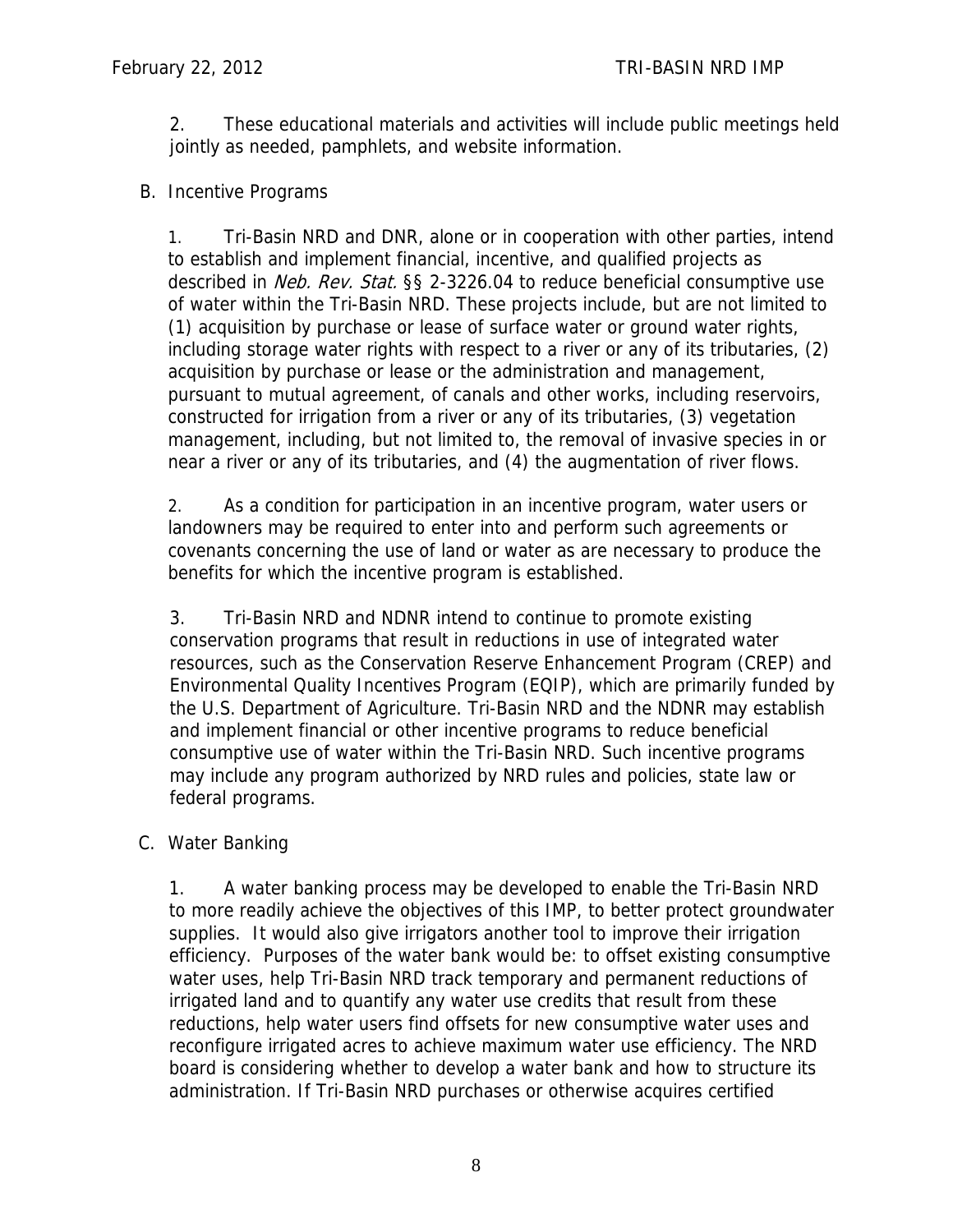groundwater irrigated acres or other groundwater uses or surface water appropriations, the NRD could hold the transferred water uses in its water bank for purposes of:

(a) offsetting new or expanded consumptive uses;

(b) saving to meet statutory requirements or interstate agreement obligations;

(c) saving to meet future incremental targets toward achieving a hydrologically balanced condition, as described in Ch. 5, I. A.;

(d) future sales to individuals as depletion offsets for development of new consumptive uses of groundwater within the Tri-Basin NRD; or

(e) enabling irrigators to aggregate certified groundwater-irrigated acres for the purpose of improving irrigation efficiency. Transfers for this purpose are likely to reduce groundwater pumping, but may or may not result in reductions in depletions to streamflows.

2. In determining the amount of accretions to the stream that will be placed into the water bank due to the transfer of groundwater or surface water uses, Tri-Basin NRD and NDNR will agree on the best available tools or methods to utilize for calculating these accretions (i.e. the bankable volume of water). The process used to determine the accretions to be put into the water bank will consider the impact to streamflows through a fifty (50) year period and will be consistent with the methods used to evaluate transfers as described in Chapter 8, section II.C.5. (c) of this IMP. Additionally, these calculations will determine the timing and location of streamflow changes resulting from transfers to the water bank, as well as any impacts to existing groundwater or surface water users.

(a) If the Tri-Basin NRD intends to purchase, lease or otherwise acquire a surface water appropriation for deposit in the water bank, Tri-Basin NRD will contact NDNR prior to such purchase. The NDNR will conduct a field investigation of the surface water appropriation and notify Tri-Basin NRD of the results within ninety (90) days. Tri-Basin NRD will work collaboratively with NDNR in performing analyses to evaluate the bankable volume of water resulting from purchase, lease or acquisition by other means of surface water appropriations. If surface water appropriations are transferred to another purpose or point of use, Tri-Basin NRD will follow the appropriate statutes and rules and regulations of NDNR for approval of such transfers.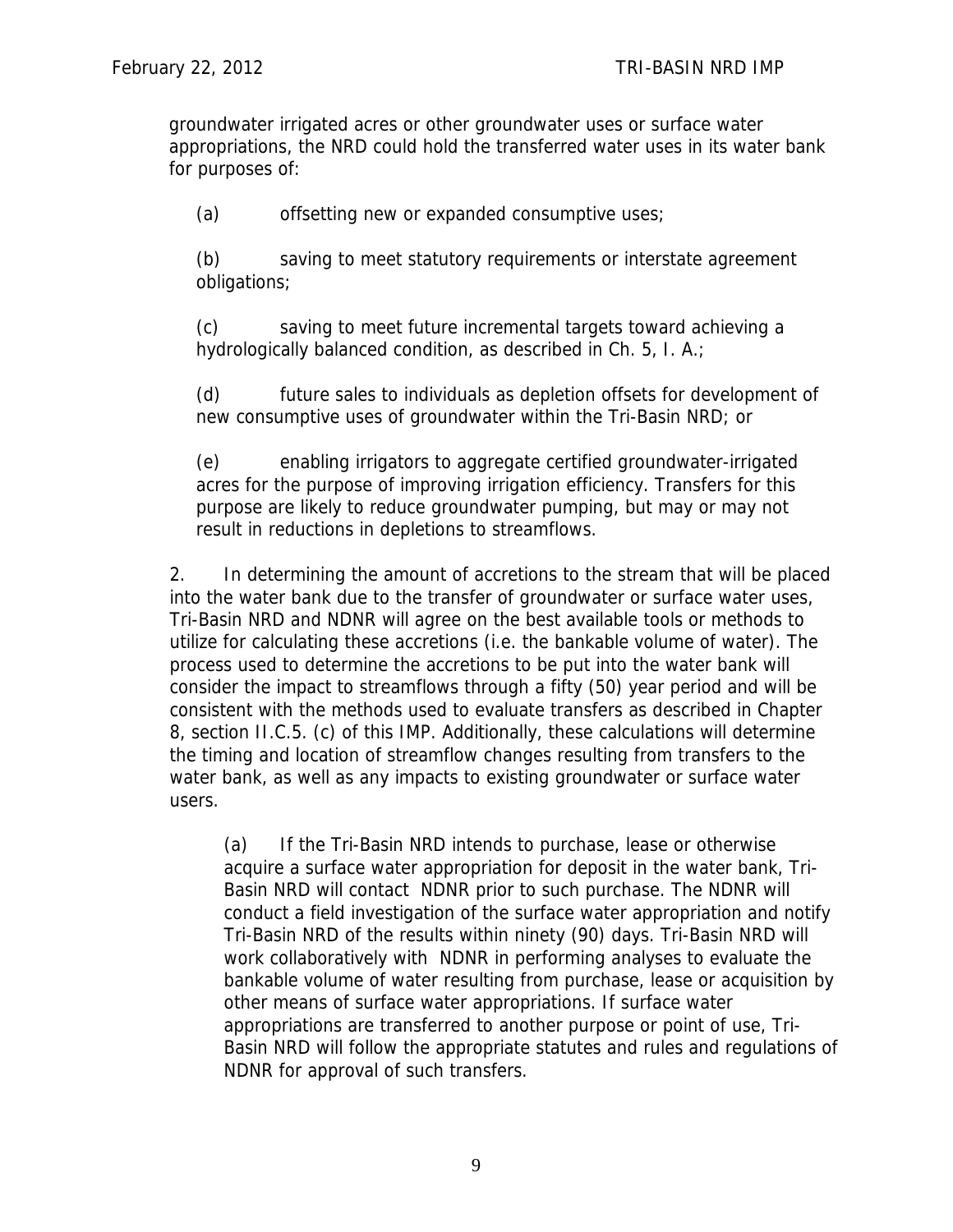(b) Tri-Basin NRD may obtain and maintain permanent easements on property from which surface water or groundwater uses that have been retired for purposes of the water bank.

(c) All deposits, withdrawals and other activities (purchases, sales, leases, transfers and assignments) related to the water bank will be reported to NDNR annually

(d) Any water banking activity carried out by Tri-Basin NRD will follow the procedures for any groundwater regulatory action (e.g. transfers, certification or municipal and non-municipal industrial accounting) applicable to such activity. Any surface water related water banking activity carried out by the Tri-Basin NRD must follow the appropriate state statute and NDNR rules and regulations.

- D. Riparian vegetation management Tri-Basin NRD and NDNR will work with available resources to identify occurrences of invasive riparian plants. When infestations are detected, available resources may be directed toward eradication of these plants.
- E. Encourage use of conservation best management practices

Tri-Basin NRD and NDNR will review available, reputable, relevant scientific studies that quantify consumptive water use reductions that result from applying water saving conservation practices and seek to determine the effect of such changes on water consumption within the Republican Basin portion of the district.

#### II. Groundwater Regulatory Action Items (controls)

The groundwater controls that have been adopted and implemented by Tri-Basin NRD are those found in the *Rules and Regulations - Ground Water Management* in the Tri-Basin Natural Resources District. The Tri-Basin NRD will periodically review the controls being implemented to carry out the goals and objectives of this IMP. Tri-Basin NRD reserves the right to adopt additional controls identified in state statutes and may adjust or modify the rules used to carry out the listed controls if the board of directors determines that such modifications will help the district achieve the goals and objectives of this IMP. Any adjustments or modifications to the rules must not be in conflict with the goals and objectives of this IMP. Prior to the removal of the listed controls, the Tri-Basin NRD and NDNR must amend this IMP.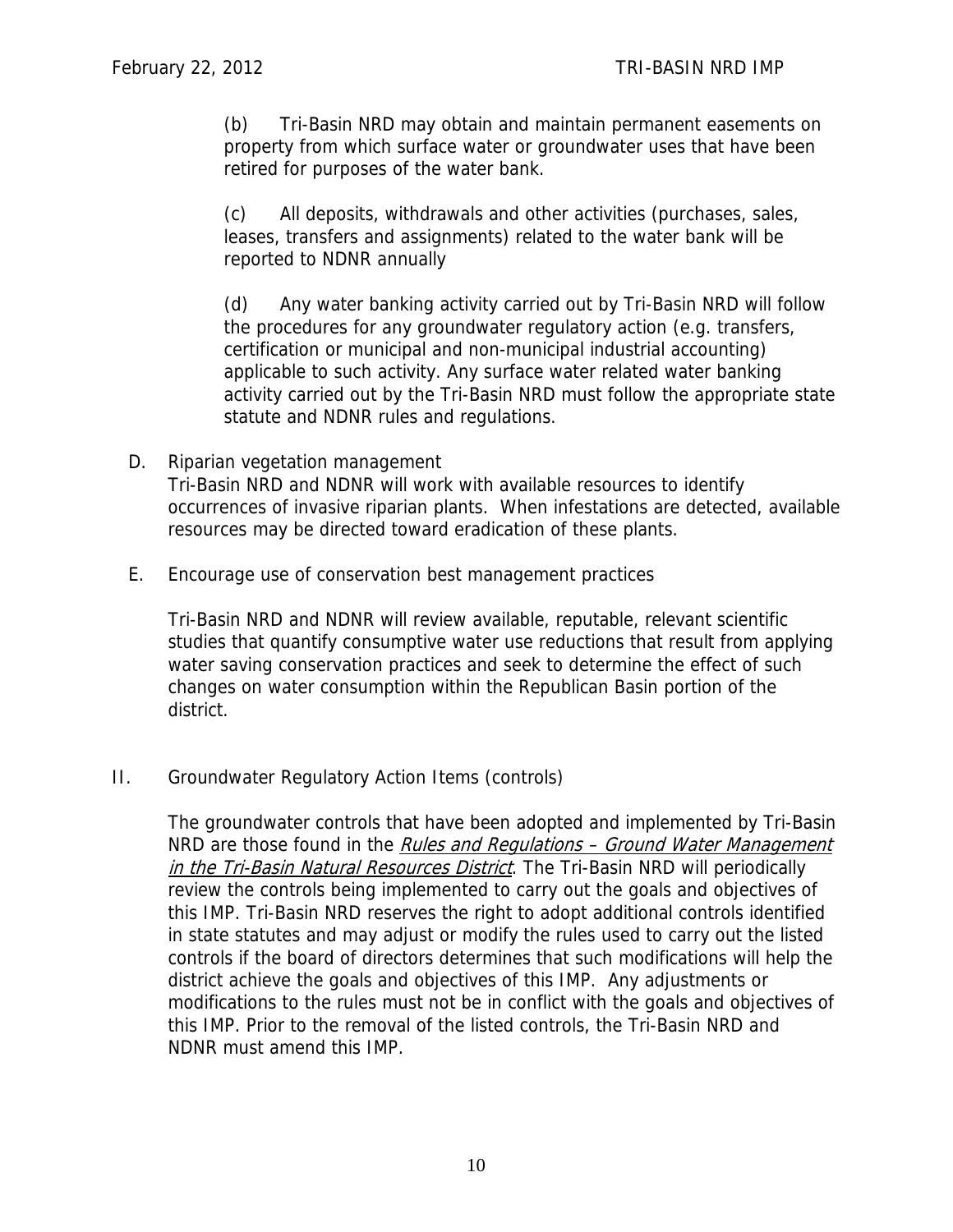Goal A Objective 1 of this IMP is to establish a hydrologically "balanced" condition in which Tri-Basin NRD water users will not cause a net depletion to streamflow of the Republican basin when evaluated on a three-year rolling average basis. Anticipated progress toward this goal within the first ten years is charted in Figure 2. The graph shows the trendline of historic net depletions caused by Tri-Basin NRD through 2010 (blue circles). It also shows projected net depletions to streamflow through 2020 with (green triangles) and without (red diamonds) a 2000 acre-feet reduction in net depletions to Republican tributary streamflows. Tri-Basin NRD's progress toward meeting this objective will be evaluated annually using the methods outlined in Chapter 8. Progress may also be forecast for milestone years five years and ten years after approval and initial implementation of this IMP. In the event that Tri-Basin NRD does not achieve sufficient reductions in depletions to match the downward trend shown in the graph, Tri-Basin NRD will take additional regulatory actions agreed upon between the Tri-Basin NRD and NDNR designed to meet Goal A Objective 1 of this IMP.



Data Source: Republican River Compact Administration Groundwater Model and utilizing analysis points at the southern boundary of the Tri-Basin NRD

If a 2000 acre-foot annual streamflow depletion reduction is not sufficient to achieve a hydrologically balanced condition after the first ten years, then a subsequent additional incremental reduction in streamflow depletions will be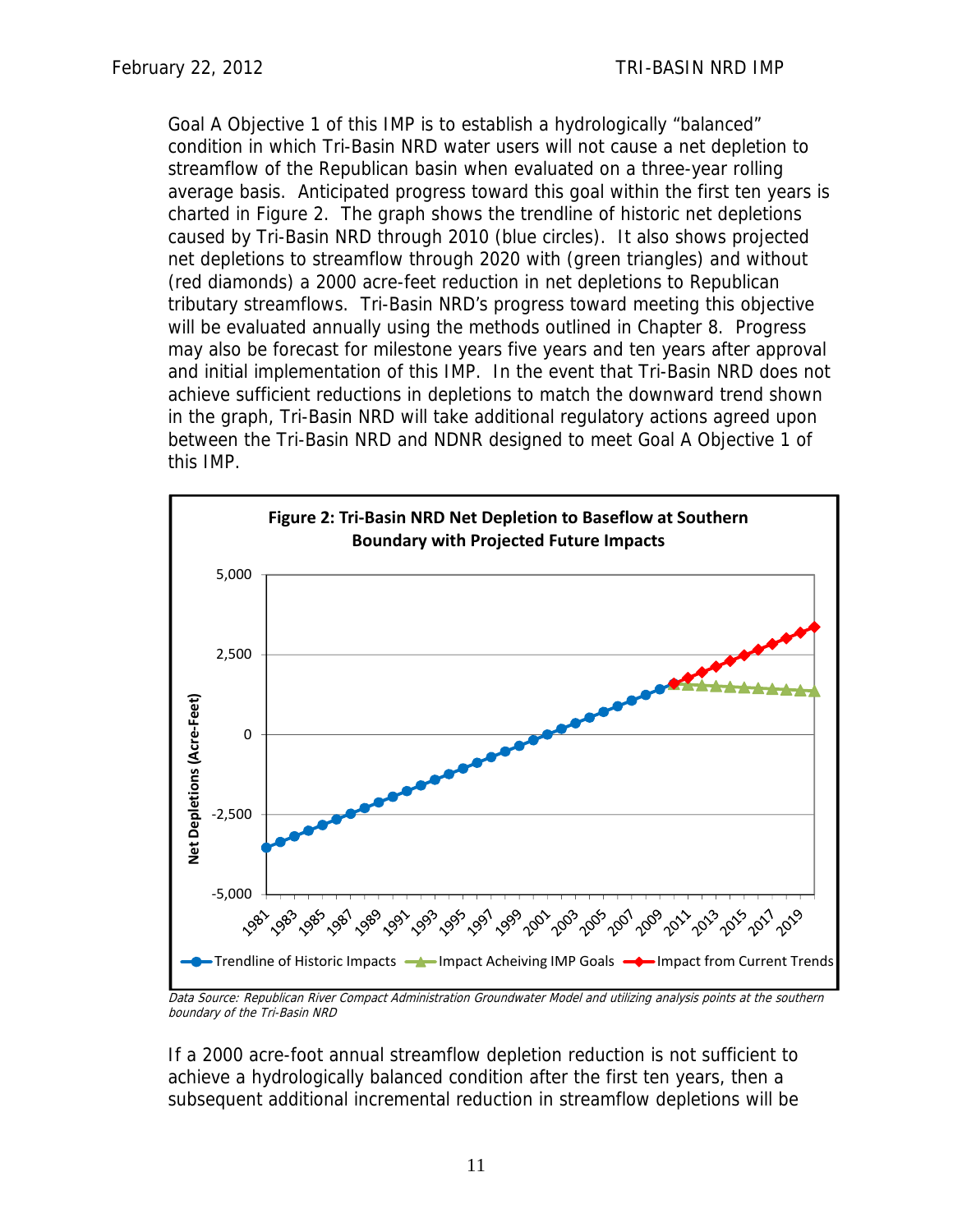identified by the Tri-Basin NRD and NDNR. Once a balanced condition is achieved, The Tri-Basin NRD will maintain such condition on a three-year rolling average basis through continuing implementation of the IMP.

Impacts of streamflow depletions to surface water appropriations and water wells constructed in aquifers dependent upon recharge from streamflow to the extent those depletions are due to water use initiated prior to September 15, 2004 may also be addressed prior to a subsequent increment with the intent of achieving a balanced condition.

Tri-Basin NRD and NDNR have already taken several steps intended to protect interconnected groundwater and surface water resources. The following three (3) groundwater regulatory actions are currently being implemented in the Republican Basin portion of the Tri-Basin NRD and will continue to be implemented in the future: (1) moratorium on drilling new wells for new water uses, (2) certification of irrigated land and other non *de minimis* consumptive water uses and (3) regulation of transfers of groundwater and of certified irrigated land. In addition, Tri-Basin NRD will continue to require landowners in the Republican basin portion of the district to meter groundwater pumping and annually report their flowmeter readings in order to monitor and track current and future groundwater uses.

#### 1. Moratorium

There is a moratorium on the issuance of new water well construction permits for development of new groundwater uses and on development of new or expanded groundwater uses. The Tri-Basin NRD may grant a variance from the moratorium if there is an offset for the new or expanded use or if there will not be an increase in consumptive use due to the new or expanded use. In granting a variance, Tri-Basin NRD will consider the timing, location and amount of the depletion and the corresponding offset so there will not be an adverse impact on existing groundwater or surface water users.

#### 2. Certification of Irrigation Uses

All groundwater irrigation uses have been certified by the Tri-Basin NRD. If modifications to certified irrigated acres are necessary, the Tri-Basin NRD will consider the timing, location and amount of any depletion associated with the modification and any associated offset to ensure that no additional adverse impacts on existing groundwater or surface water users occur as a result of Tri-Basin NRD-authorized transfers.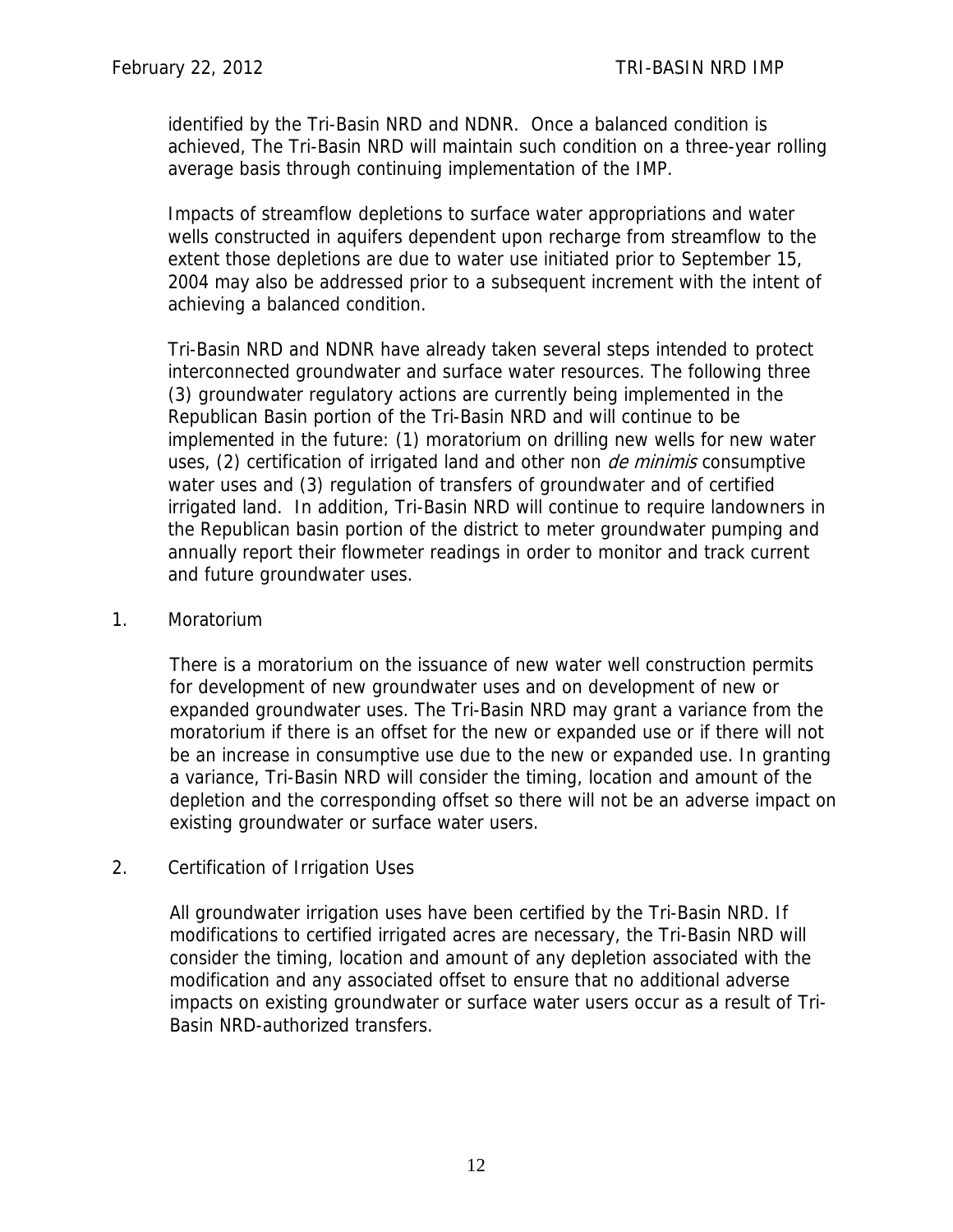#### 3. Transfers

### (a) General Guidelines for Transfers

(i) The purpose of a transfer is to allow for the consumptive use of groundwater to be changed either in location or purpose without causing an increase in depletions to the Republican River or its perennial tributaries or an impact to other existing surface water or groundwater users.

(ii) The types of transfers that the Tri-Basin NRD will permit and regulate or take action on through the Tri-Basin NRD's Ground Water Management Rules and Regulations are (1) physical transfers of groundwater off of overlying land; (2) transfers of the type of use or addition of use; (3) transfers of certified irrigated acres; (4) physical transfers of groundwater or certified irrigated acres between the Tri-Basin NRD and Republican Basin NRDs; (5) municipal transfer permits (if the applicant does not have a municipal transfer permit from NDNR); (6) industrial transfer permits (if the applicant does not have an industrial or municipal transfer permit from NDNR); and (7) transfers out of state.

(iii) Permits will be required from Tri-Basin NRD for the categories of transfers listed in 1-7 above. The specifics of the transfer permitting process, including the evaluation criteria, are described in Tri-Basin NRD's Ground Water Management Rules and Regulations. The evaluation criteria for a transfer permit include, but are not limited to, the following considerations: (1) whether the proposed transfer will cause an impact to existing groundwater or surface water users; (2) whether the proposed transfer will cause an increase in depletions to the Republican River or its perennial tributaries (see map 3 in Appendix A); (3) whether the proposed transfer will result in an increase in consumptive use; (4) the amount, location and timing of any changes in depletions or accretions to the river due to the proposed transfer; (5) whether the proposed transfer will adversely affect the state's ability to comply with the Republican River Compact; (6) whether the proposed transfer is consistent with the purpose for which the Integrated Management Area was designated; and (7) whether the proposed transfer will protect the public interest and not be detrimental to the public welfare.

(iv) Tri-Basin NRD and NDNR will agree on the methodology used to determine whether proposed transfers will affect the state's ability to comply with the Republican River Compact and ensure that Republican streamflows needed for existing surface water appropriations and ground water uses will not be depleted by water uses developed after September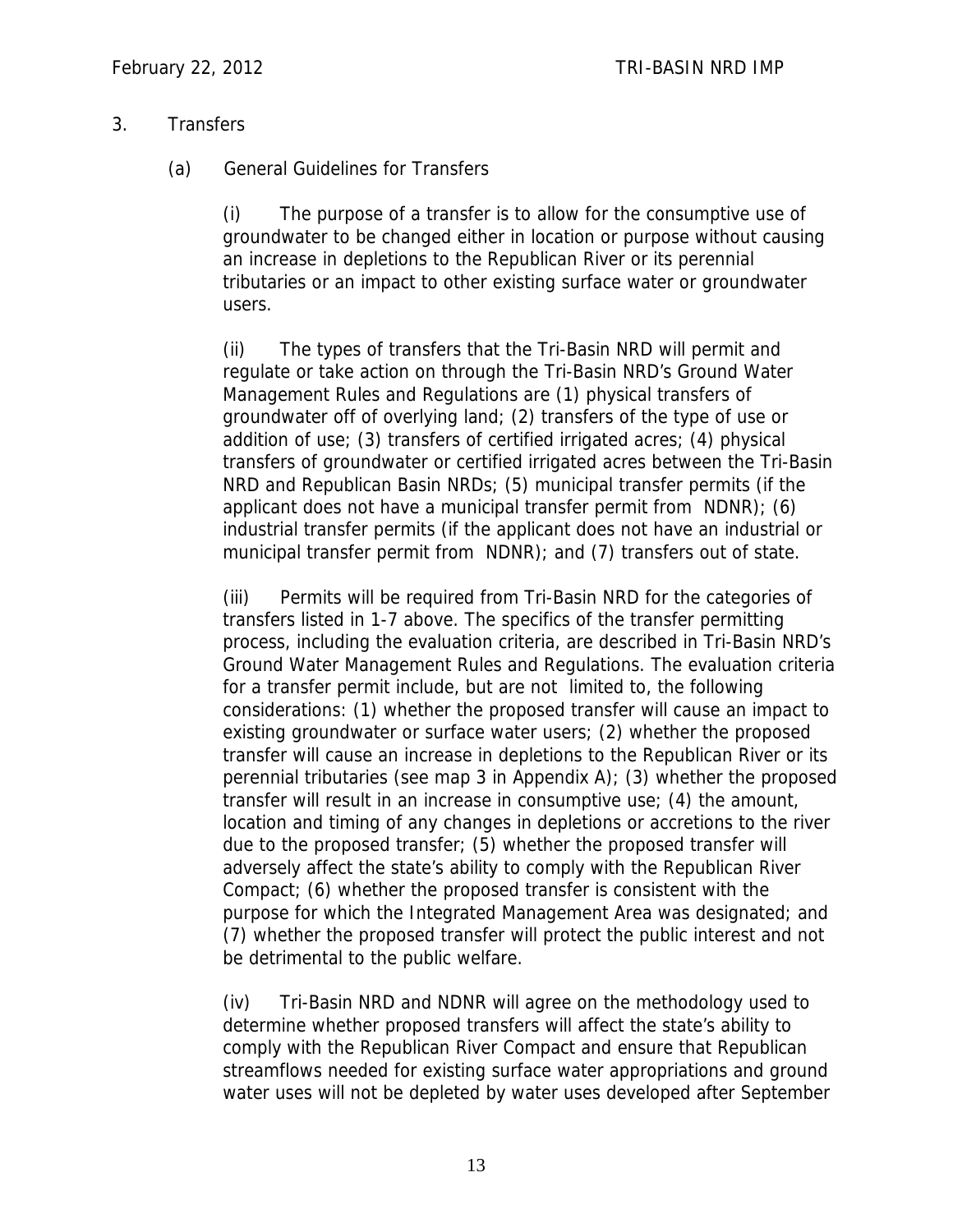15, 2004. The methodology will evaluate the effects of transfers on the Republican River and its perennial tributaries, including the timing, amount and location of the depletion and the associated offset. Actions taken by Tri-Basin NRD related to the approval of transfer permits will be documented and shared annually with NDNR.

(b) Guidelines for Types of Transfers

(i) Physical transfer of groundwater off of the overlying  $land - (1)$ permits will not be required for the physical transfer of groundwater for domestic or range livestock uses; (2) the transfer cannot result in an increase in consumptive use unless an offset is provided and (3) the registration must be changed to reflect the new or additional use.

(iii) Transfers of certified irrigated acres - The Tri-Basin NRD board of directors will only approve transfers of certified irrigated acres within the Republican Basin portion of the district if requesting landowners agree to meet the following requirements. (1) The certified acres being transferred will be decertified on the original parcel and an equal or lesser number of acres will be certified on the destination parcel, and (2) certified irrigated acre transfers will not result in any net increase in consumptive use. The second condition will be satisfied in the following manner: (a) if the proposed destination for the certified acres being transferred has a stream depletion factor (SDF) that is equal or less than ten percent greater than the SDF of the original certified acres location, the same number of acres can be certified at the new location. If the destination parcel for the certified acres has a stream depletion factor that is ten percent or more greater than the original location of the certified acres, the number of acres that can be transferred will be decreased by an amount proportional to the increase in the stream depletion factor; (b) the parcel that the certified acres originated from will remain in dryland agricultural use, or another lower consumptive use land practice approved by Tri-Basin NRD; and (c) no certified acre transfers will be allowed from land that has surface water or commingled water sources to land that will have groundwater as the sole source of irrigation water.

(iv) Transfers from Outside to Inside the Tri-Basin NRD and from Inside to Outside the Tri-Basin NRD – Landowners who wish to transfer groundwater or certified irrigated acres from outside Tri-Basin NRD into the district, or vice versa, must: (1) secure a permit from Tri-Basin NRD; (2) the transfer request must conform with the rules and regulations of the NRD from which the transfer is coming from or going to; and (3) an agreement must be reached between the Tri-Basin NRD and the other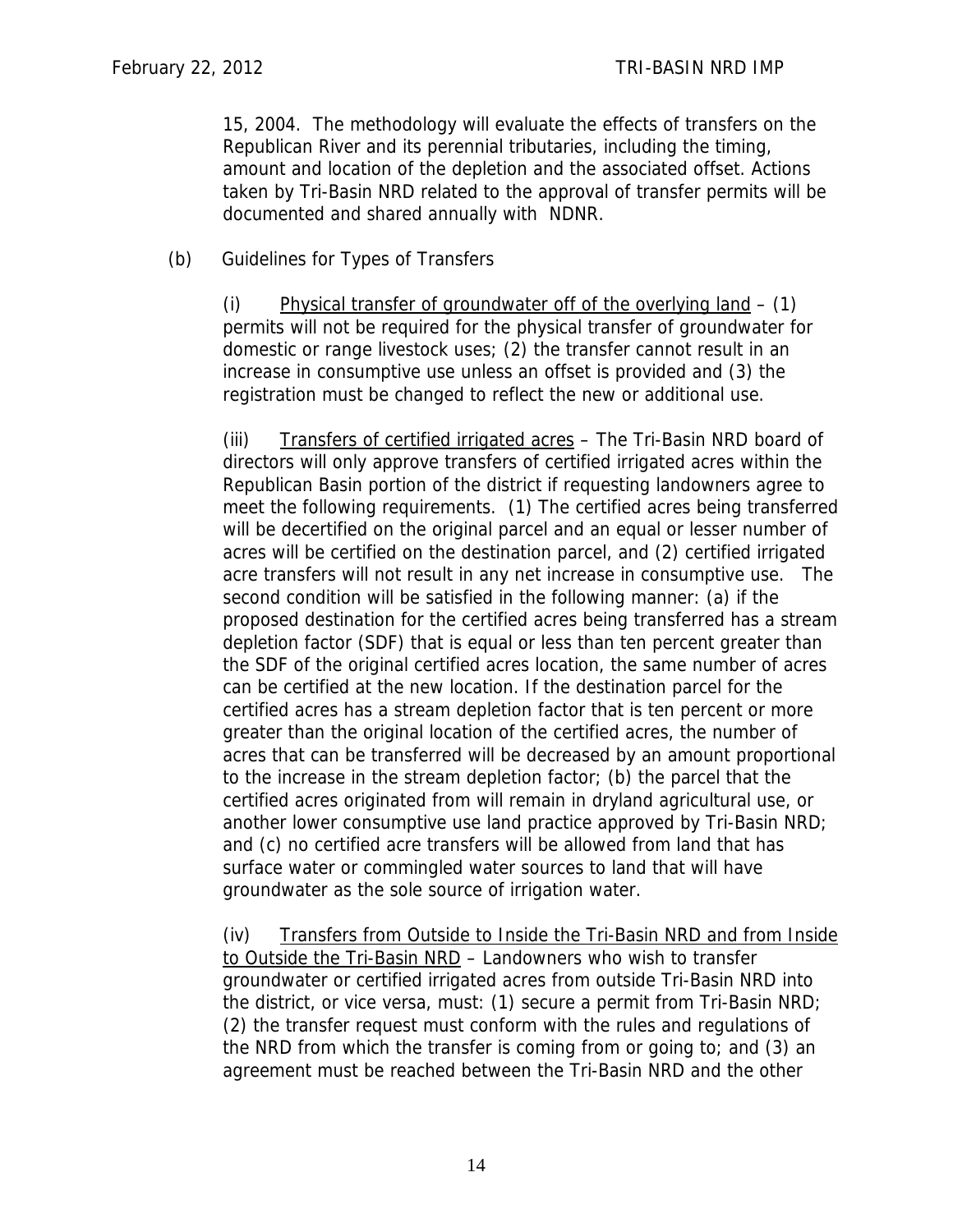NRD involved in the transfer specifying that the use being retired in one district will remain retired for the duration of the transfer.

(v) Municipal Transfer Permits – (1) Any municipal transfers issued after the effective date of this IMP will require a transfer permit from the Tri-Basin NRD; (2) copies of variances or Tri-Basin NRD permit applications for municipal uses shall be forwarded to Department for review, to ensure that compliance with the Republican River Compact will be maintained; and (3) a water well construction permit shall not be issued until the board has granted a variance to the moratorium on the issuance of new water well construction permits and has approved the transfer permit.

(vi) Industrial Transfer Permits – (1) Groundwater transfers without an industrial transfer permit from NDNR will require a transfer permit from the Tri-Basin NRD; (2) copies of variances or Tri-Basin NRD permit applications for industrial uses shall be forwarded to NDNR for review, to ensure that compliance with the Republican River Compact will be maintained; and (3) a water well construction permit shall not be issued until the board has granted a variance to the moratorium on the issuance of water well construction permits and has approved the transfer permit.

(vii) Transfers Out of State – (1) The NDNR will consult with Tri-Basin NRD when considering applications filed to transfer groundwater out of state, pursuant to Neb. Rev. Stat. § 46-613.01. Tri-Basin NRD will take action to approve or deny the transfer request based on the same criteria that transfers within the district are subject to prior to the issuance of a transfer permit by NDNR; and (2) a water well construction permit shall not be issued until the board has granted a variance to the moratorium on the issuance of new water well construction permits and has approved the transfer permit.

4. Metering

Tri-Basin NRD requires metering and annual reporting by all *non* deminimus groundwater users. This requirement will be maintained in accordance with Chapter 6 of the Tri-Basin NRD Groundwater Management Rules and Regulations for the duration of this IMP.

Tri-Basin NRD will adopt or revise groundwater management rules and regulations as needed to carry out the three (3) action items (a) through (c) described below.

5. Municipal Use and Accounting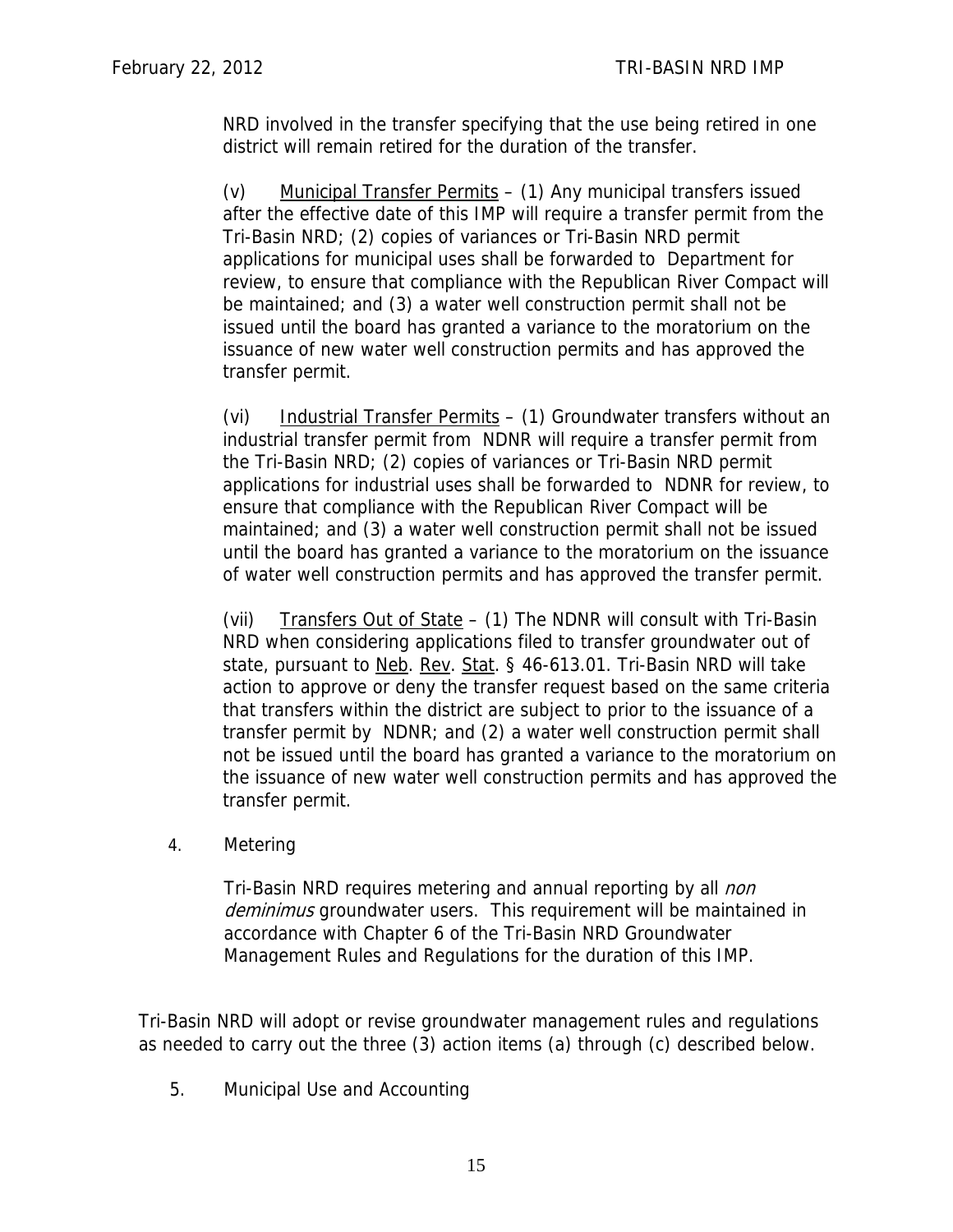(a) Tri-Basin NRD will calculate average baseline water use for each municipality and municipal wellfield within the Republican Basin portion of the district based on historical pumping data and wastewater discharge data. An appropriate interval for a historical water use baseline will be determined by Tri-Basin NRD and NDNR based on availability of data, climate records and other relevant factors.

(b) Annual groundwater pumping and wastewater discharges by each municipality will be tracked through a reporting and database system administered by Tri-Basin NRD.

(c) Annual water use will be determined by subtracting wastewater discharge volumes from groundwater pumping volumes. A three-year rolling average of annual water use will be compared to the baseline average to determine overall changes in municipal water use.

(d) Tri-Basin NRD will evaluate and address depletions to streamflow resulting from all increases in municipal water use due to: increases in governmental consumptive use, increases in population and new or expanded single commercial/industrial consumptive uses of less than twenty-five (25) million gallons per year. If a municipality holds a municipal and rural domestic transfer permit granted by NDNR, then Tri-Basin NRD must offset depletions to streamflow due to the increased water use above baseline water use, as long as total municipal water use remains lower than limits listed in the municipal and rural domestic transfer permit.

(e) The municipality will offset all increases in water use and new or expanded single commercial/industrial consumptive water uses greater than twenty-five (25) million gallons per year.

6. Non-Municipal Industrial Use and Accounting

(a) Tri-Basin NRD will calculate average baseline water use for each industry not supplied with municipal water within the Republican Basin portion of the district. The baseline average will be based on historical pumping data and wastewater discharge data. An appropriate interval for a historical water use baseline will be determined by Tri-Basin NRD and NDNR based on availability of data, climate records and other relevant factors.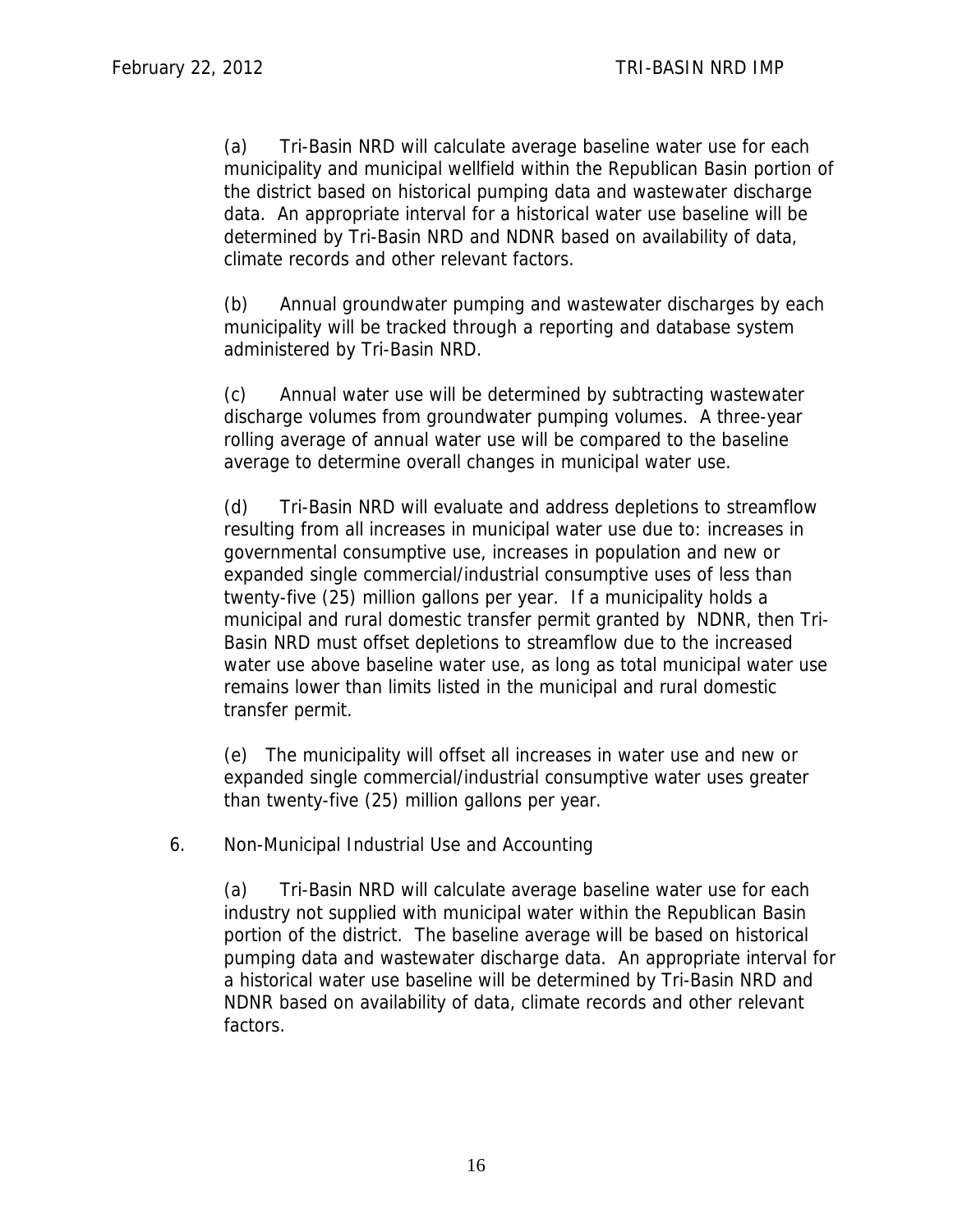(b) Annual groundwater pumping and wastewater discharges by each industry meeting the criteria in 5.(a) above will be tracked through a reporting and database system administered by Tri-Basin NRD.

(c) Annual water use will be determined by subtracting wastewater discharge volumes from groundwater pumping volumes. A three-year rolling average of annual water use will be compared to the baseline average to determine overall changes in industrial water use.

(d) Tri-Basin NRD will evaluate and address depletions to streamflow resulting from all expanded single commercial/industrial consumptive uses of less than twenty-five (25) million gallons per year. If an industry holds an industrial transfer permit granted by NDNR, then Tri-Basin NRD must offset depletions to the streamflow due to increased water use above the baseline water use, as long as total industrial water use remains lower than limits listed in the industrial transfer permit.

(e) Industries will offset all new water uses and expanded single commercial/industrial consumptive water uses greater than twenty-five (25) million gallons per year.

7. Large User Permits

Any industrial water user or public water supplier, with the exception of municipalities, who desires to withdraw and consume groundwater shall, prior to: 1) changing the use of an existing groundwater well or wells; 2) commencing construction of any new or replacement groundwater well; or 3) modifying existing infrastructure for the purpose of expanding consumptive use of groundwater, apply to Tri-Basin NRD for permission to authorize such withdrawal and consumption of groundwater.

8. Variances

Tri-Basin NRD may grant a variance for good cause shown for any of the above-listed groundwater regulatory actions. Any variance granted by Tri-Basin NRD will consider the timing, location and amount of any depletion associated with the variance and insure that such depletion is offset to ensure that there will not be an adverse impact to existing groundwater or surface water users or to the state's ability to comply with the Republican River Compact.

III. Surface Water Regulatory Action Items (controls)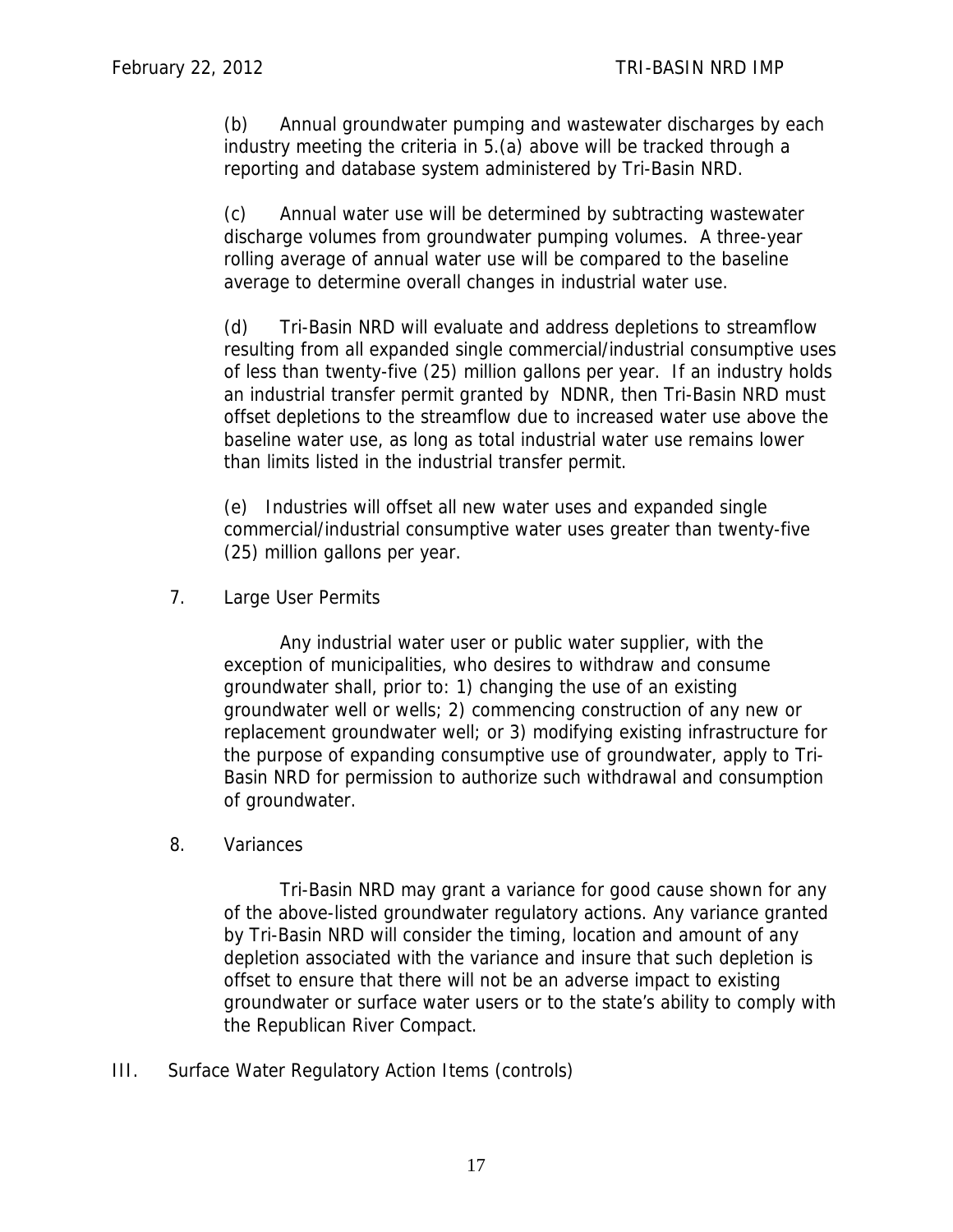The following surface water controls as authorized by Neb. Rev. Stat. § 46-716 will be implemented and/or continued by the Department:

- 1. Metering of all surface water diversions at the point of diversion from the stream will continue to be required. For surface water canals that are not part of a Bureau of Reclamation project, farm turnouts also will be required to be metered. All meters shall have a totalizer and shall meet DNR standards for installation, accuracy and maintenance. All appropriators will be monitored closely to ensure that neither the rate of diversion nor the annual amount diverted exceeds that allowed by the applicable permit or by statute.
- 2. The DNR's moratorium on the issuance of new surface water permits was made formal by Order of the Director dated July 14, 2004, and will be continued. Exceptions may be granted to the extent permitted by statute or to allow issuance of permits for existing reservoirs that currently do not now have such permits. Such reservoirs are limited to those identified through the FSS required inventory of over fifteen (15) acre-feet capacity reservoirs.
- 3. All proposed transfers of surface water rights shall be subject to the criteria for such transfers as found in *Neb. Rev. Stat.* §§46-290 to 46-294.04 and related DNR rules or the criteria found in *Neb. Rev. Stat.* §§46-2,120 to 46-2,130 and related DNR rules.
- 4. The DNR completed the adjudication process for individual appropriators in the Republican River Basin upstream of Guide Rock in 2004. The results of that adjudication provided up-to-date records of the number and location of acres irrigated with surface water by such appropriators. Those records will be used by the DNR to monitor use of surface water and to make sure that unauthorized irrigation is not occurring. The DNR also will be proactive in initiating subsequent adjudications whenever information available to the DNR indicates the need for adjudication as outlined by state statutes.
- 5. During Compact Call Years, as determined through the forecast set forth in Neb. Rev. Stat. § 46-715(6), DNR will regulate and administer surface water in the basin as necessary to ensure Compact compliance.

# **CHAPTER 8: MONITORING AND STUDIES SECTION**

I. Introduction

The objective of the monitoring and studies section of this IMP is to gather and evaluate data, information, and methodologies that could be used by Tri-Basin NRD and NDNR to: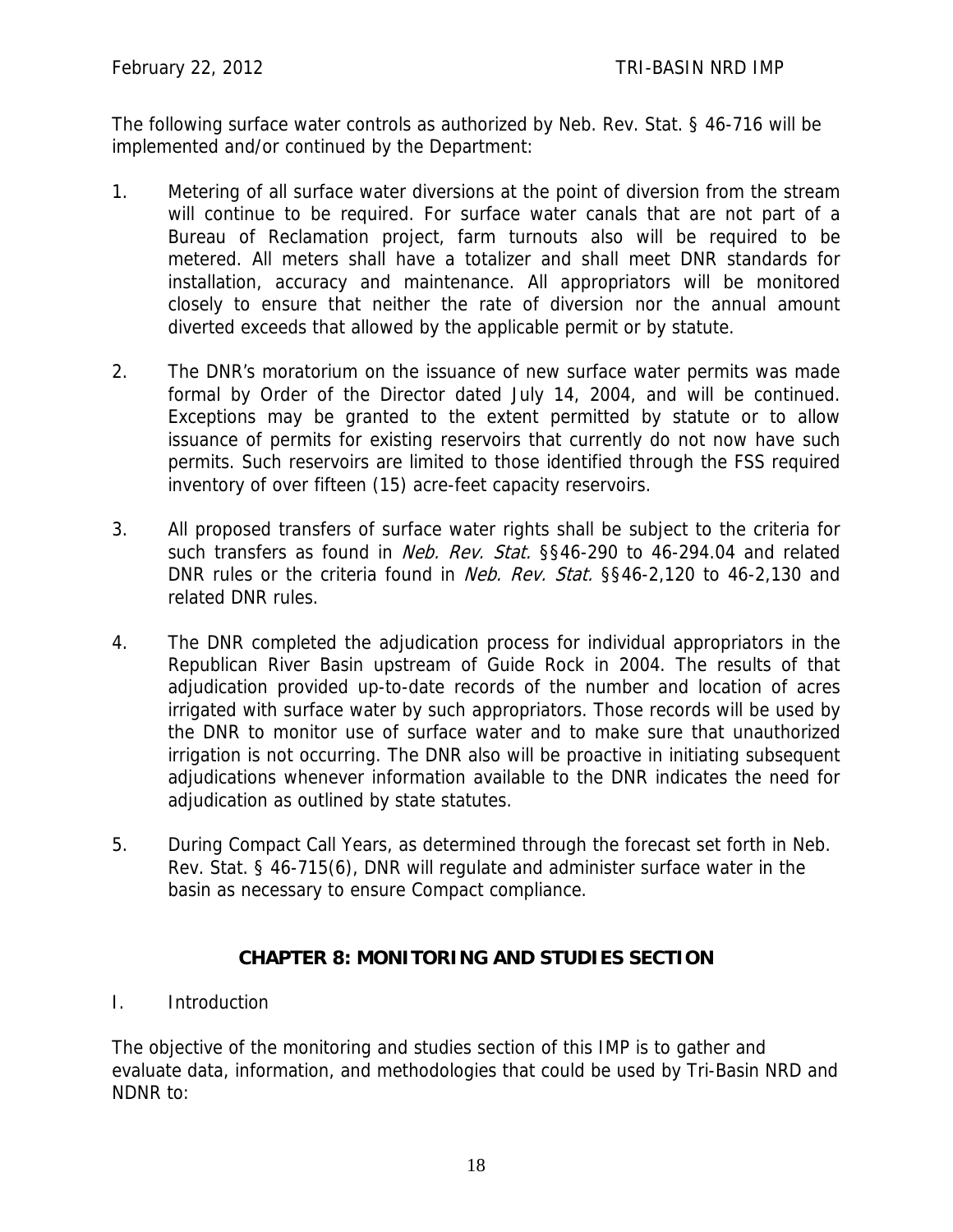- A. increase understanding of the surface water and hydrologically connected groundwater systems;
- B. to test the validity of the conclusions and information upon which the IMP is based and
- C. to assist decision makers in properly managing the water resources within the district to ensure that the district reaches and maintains a hydrologically balanced condition.

Tri-Basin NRD and NDNR will utilize data from a variety of sources to monitor and measure the progress made by the district and its constituents toward achieving the goals and objectives of this IMP.

II. Monitoring

A. Various methods will be employed to monitor the progress of the implementation of this IMP. Part one of this section describes the tracking and reporting of water use activities within district boundaries by Tri-Basin NRD and NDNR. Part two of this section describes analyses that will evaluate progress that has been made in: 1) offsetting streamflow depletions that result from new or expanded consumptive groundwater or surface water uses initiated after September 15, 2004; and 2) establishing a balance between consumption of virgin water supplies of the Republican Basin within the district and imported water credits originating from within the district.

Part One: Tracking and Reporting of Water Related Activities

(a) Tracking

(i) Tri-Basin NRD works closely with county assessors to track the location and number of irrigated acres in the district. Tri-Basin NRD will continue to gather data on crops planted and harvested, tillage systems and other soil and water conservation practices. Tri-Basin NRD will be responsible for maintaining up-to-date records of and ensuring compliance with rules regulating the following activities within the district: a) certification of groundwater uses and any changes to these certifications; b) approved transfers of groundwater and certified irrigated land, including all of the information included in the application and approval of the transfer; c) compilation of groundwater pumping (flow meter) data that is reported to or gathered by the Tri-Basin NRD; d) issuance of water well construction  $; e)$ any other permits issued by the Tri-Basin NRD; f) any conditions associated with any permits that are issued; g) information gathered through the municipal and non-municipal industrial accounting process; h) any variances issued, including specific conditions attached to the variance and the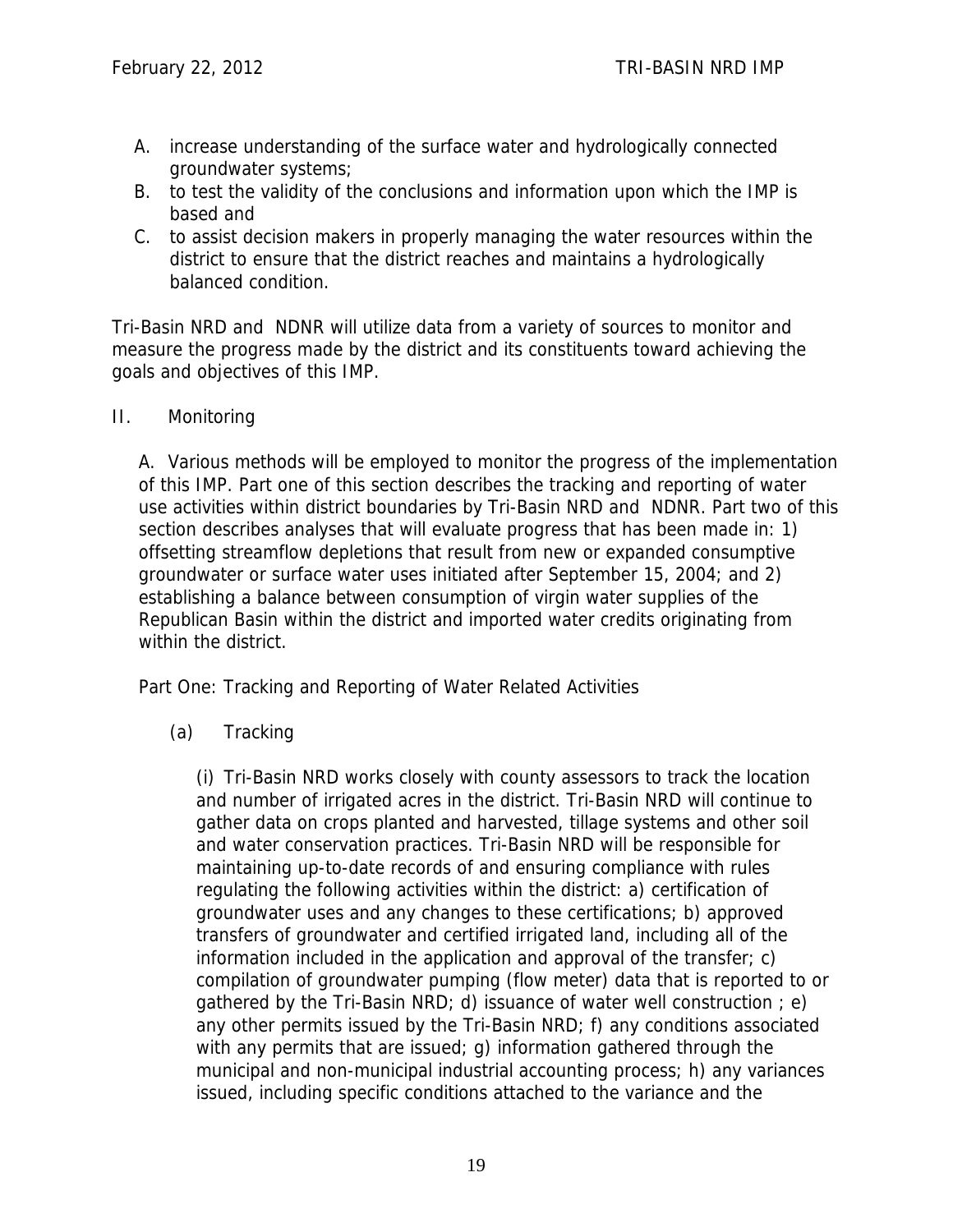reasoning behind approval of the variance; i) groundwater level data collected from wells and test holes; j) conservation easements and other agreements between Tri-Basin NRD or other agencies and landowners to temporarily or permanently cease irrigation on land within the Republican Basin portion of the district; and k) specifics on water banking activities. Tri-Basin NRD will also continue to work with landowners to track the location and number of currently irrigated acres, along with crops and tillage systems used on those lands, using crop reports.

(ii) Tri-Basin NRD will continue to monitor the location of headwaters of Republican River tributaries that originate within this district. The locations of these headwaters are identified every spring and fall using GPS locators. A significant movement of any of these headwaters upstream or downstream could indicate changes in local groundwater levels. Tri-Basin will also continue to measure groundwater levels in wells at numerous locations around the district as a means to evaluate the extent of the groundwater mound and imported water contributions from the Platte to the Republican Basins (see Map 4 in Appendix A).

(iii) The NDNR will be responsible for tracking the following activities within the district on an annual basis: a) any surface water permits issued; b) any dam safety permits issued; c) any groundwater transfer permits issued; d) reports of water diverted, and when available stored by surface water users and e) the associated offsets for any new permits issued.

(iv) Tri-Basin NRD and NDNR will use available resources to inventory the number of acres of cropland on which water-saving conservation practices, such as minimum tillage methods, are being applied. The parties may also attempt to quantify changes in the coverage of these practices over time, and their impact on net consumptive water use attributable to irrigation.

(v) Tri-Basin NRD and NDNR will continue to cooperatively operate several stream gages within the district. Average streamflow trends measured by these gages will be monitored by the Tri-Basin NRD and NDNR (see Map 4, Appendix A).

#### (b) Reporting

(i) A meeting will be held annually to review progress being made toward achieving the goals and objectives of the IMP. Additional, items discussed during this meeting may include annual tracking by NDNR and Tri-Basin NRD of data and information as described above. This information or portions of this information may also be used for assessing compliance by Nebraska with the Republican River Compact.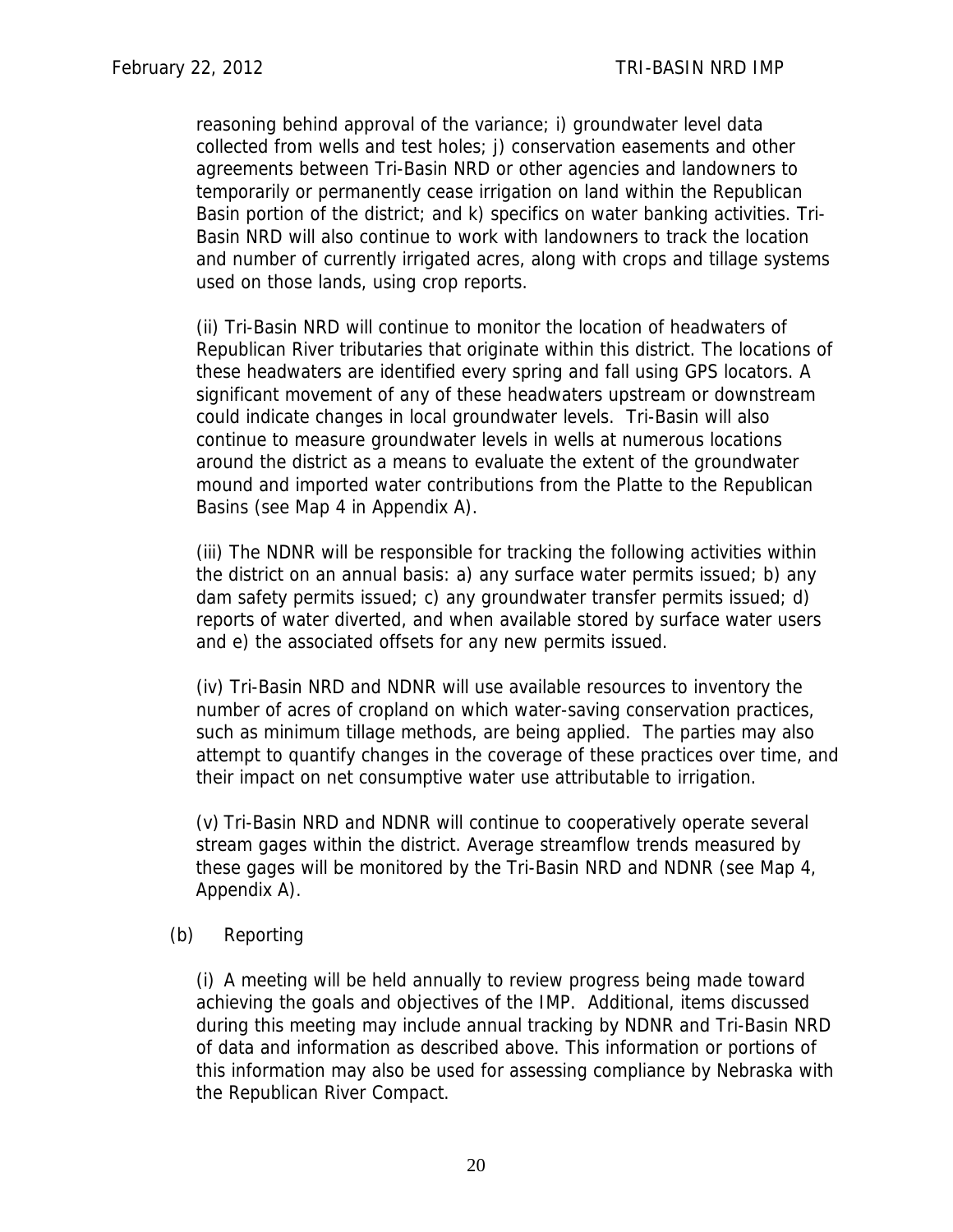(ii) Reports on permitted activities from Tri-Basin NRD and Department should include information on the location, estimated amount, and timing of depletions caused by each permitted new or expanded water use, as well as the associated offset and the location, estimated amount and timing of the offset's accretions to the river. The reported information will be utilized as appropriate in the evaluation process as described in part two below.

Part Two: Measuring the Success of this IMP in Meeting the Goals and Objectives of this IMP

(a) Measuring the success of the IMP in addressing Goal A.

(i) The NDNR will annually calculate the depletions to streamflow due to groundwater pumping within the Tri-Basin NRD, the imported water credit, and accretions to streamflow due to Tri-Basin NRD management actions. Calculation of the depletions to streamflows and imported water credit will be calculated using the RRCA groundwater model. Other actions taken by the Tri-Basin NRD to reduce depletions or augment streamflows will be evaluated using methods consistent with the RRCA accounting procedures. These calculations will be summarized into a rolling three-year average to assess the progress toward achieving a hydrologically balanced condition. If the Tri-Basin NRD and NDNR jointly determine that sufficient progress is not being made toward achieving a hydrologically balanced condition then additional controls or management actions will be implemented as described in section 7.II of this IMP.

- (b) Measuring the success of the IMP in addressing Goal B.
	- (i) Tri-Basin NRD and NDNR will annually meet to discuss studies and tools that could be developed to assist with enhancing integrated management activities.
	- (ii) Additionally, Tri-Basin NRD and NDNR will make available data collected as part of ongoing monitoring activities. These data may be used to evaluate the accuracy of calibration of the Republican River Compact Administration (RRCA) Model. If concerns arise, they may be brought to the attention of the RRCA.
- (c) Measuring the success of the IMP in addressing Goal C.

(i) Evaluate all newly permitted activities, variances, and changes in municipal and industrial uses to determine if significant changes in the amount, timing and location of streamflow have occurred.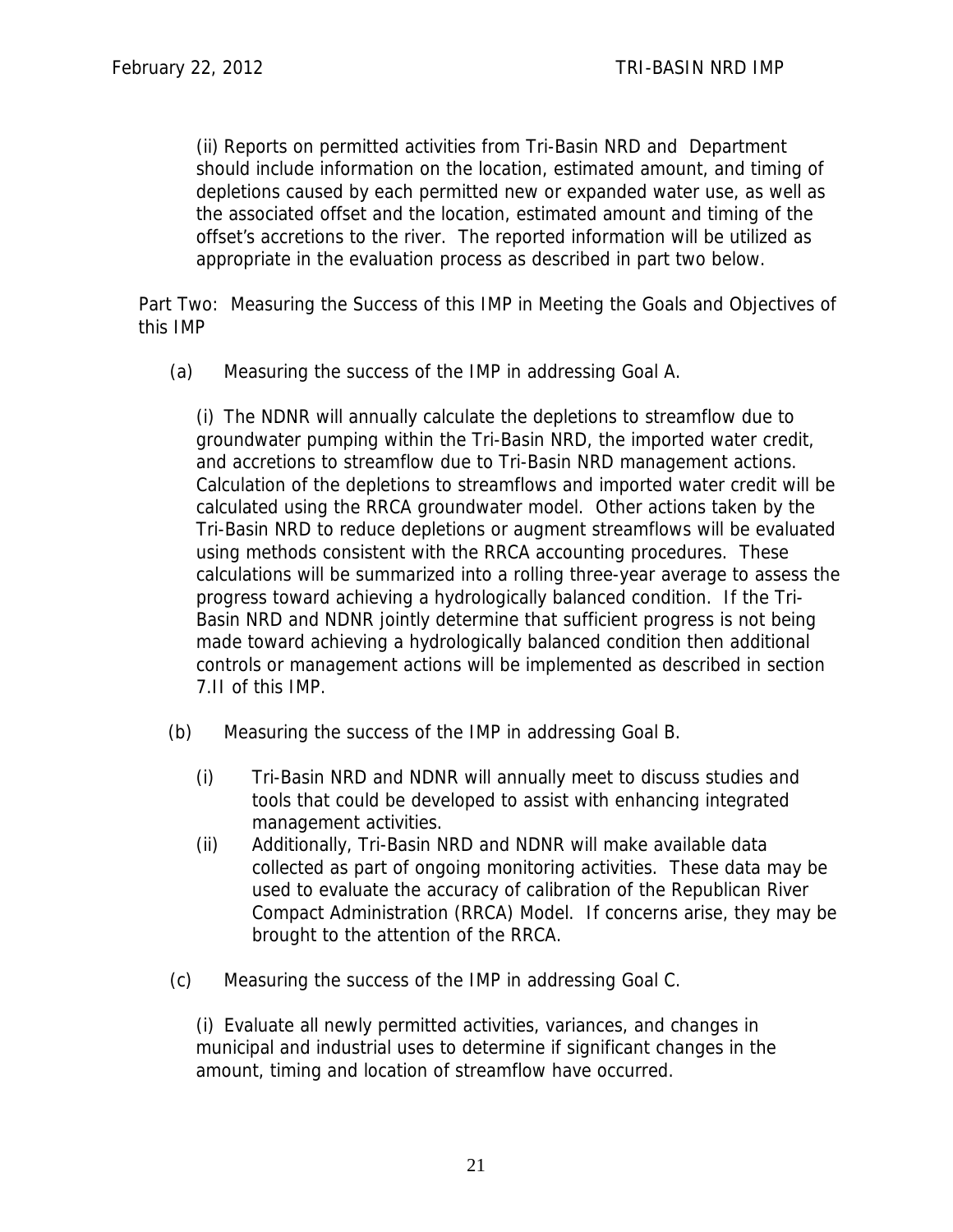(ii) If Department and Tri-Basin NRD agree that changes in the amount, timing or location of streamflow resulting from uses developed after September 15, 2004 have significantly negatively impacted existing users, Tri-Basin NRD and NDNR will work collaboratively with affected parties to identify, plan and implement regulatory or voluntary actions that will effectively address these impacts. Tri-Basin NRD and NDNR will consider the socioeconomic benefits derived from the various uses impacted by such changes in streamflow as they develop plans to address negative streamflow impacts.

In performing all analyses, NDNR and Tri-Basin NRD will use the best data and science that is readily available. The NDNR and Tri-Basin NRD will work with other agencies and interested parties, as appropriate, to identify gaps in their analyses and determine whether studies should be undertaken to address these gaps.

## III. STUDIES

A. The NDNR and Tri-Basin NRD will jointly pursue and evaluate studies. contingent upon budget and staff resources, to evaluate their effectiveness in achieving the goals and objectives of this IMP.

B. The following topics for potential studies have been identified by Department and Tri-Basin NRD: 1) potential for reducing consumptive water use and evaluation of streamflow depletion impacts of various crop rotations; 2) potential for reducing consumptive water use and evaluation of streamflow depletion impacts of various methods of riparian vegetation management; 3) potential for reducing groundwater pumping through irrigation scheduling; 4) conducting an update of previous surveys of the type and location of irrigation systems throughout the district; 5) potential for reducing consumptive water use and evaluation of streamflow depletion impacts of various tillage practices; 6) potential for reducing consumptive water use and evaluation of streamflow depletion impacts of other agricultural and land management best management practices; and 7) potential for reducing consumptive water use and evaluation of streamflow depletion impacts of various means of enhancing conjunctive water resources management.

C. Tri-Basin NRD intends to work with other agencies and private landowners to reduce the density and coverage of infestations of noxious weeds and invasive plants in riparian areas within the district. The Tri-Basin NRD will also work with landowners, agencies, and others to implement sustainable, long-term riparian land management plans that have as their goal returning these lands to their native condition. Progress made toward meeting this objective will be measured in terms of acres of riparian land treated using herbicides and other methods to reduce invasive plant infestations and upon which sustainable, long-term management plans are being implemented that will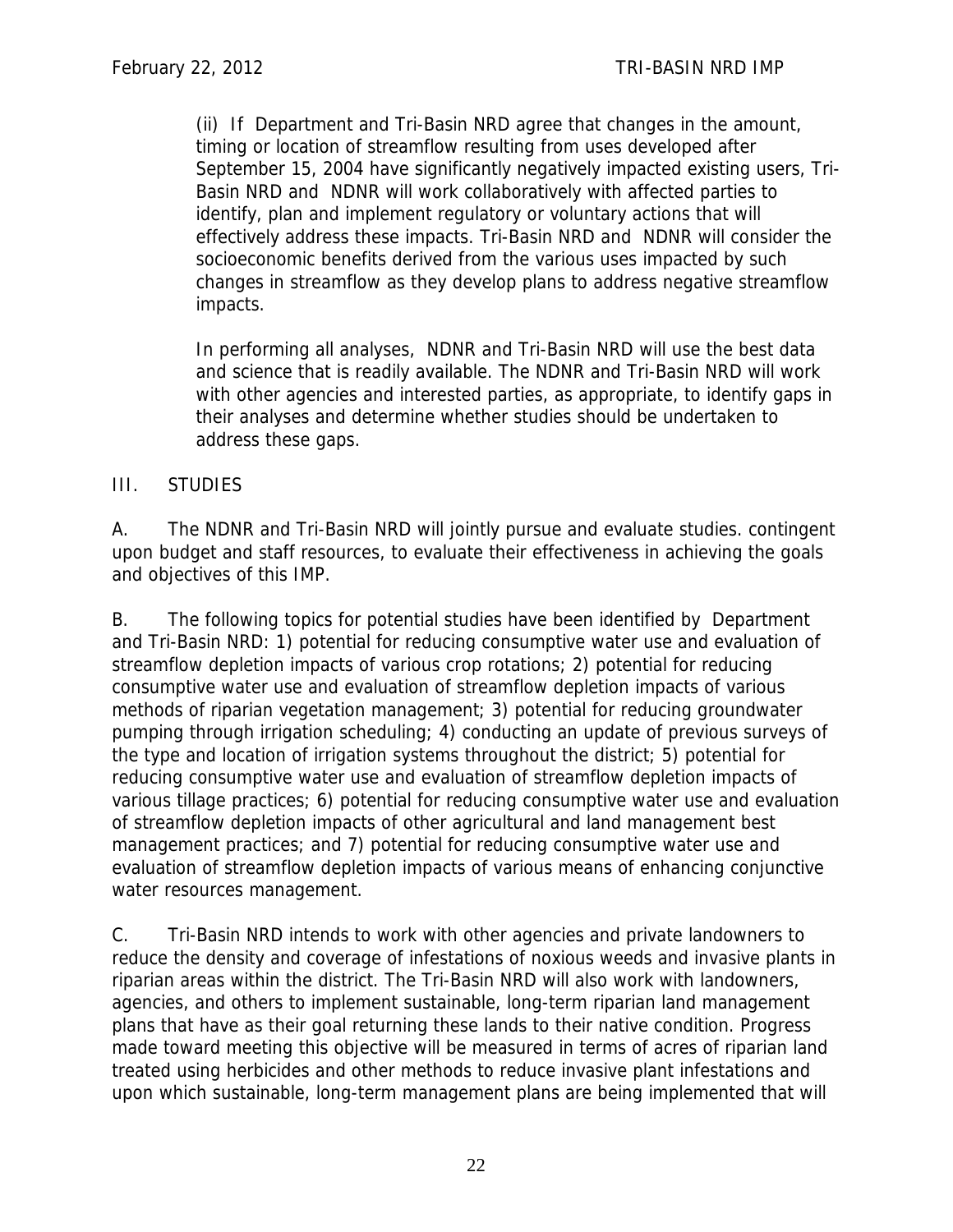improve the condition of riparian ecosystems. Tri-Basin NRD and NDNR will evaluate available, reputable, relevant scientific studies that quantify consumptive water use by invasive plants to determine whether and to what extent invasive plants consume water at higher rates than native vegetation. Said reviews will be conducted as needed prior to or during annual meetings between NDNR and Tri-Basin NRD. After such reviews have been conducted, NDNR and Tri-Basin NRD will determine an appropriate amount of water use credit that should be deducted from the deficit between the imported water credit originating from Tri-Basin NRD and consumptive use of Republican Basin virgin water supplies within Tri-Basin NRD when infestations of such plants are eradicated or significantly reduced in coverage.

# **CHAPTER 9: REVIEW OF AND MODIFICATIONS TO THE IMP**

# II. Amending the IMP

A. The Tri-Basin NRD and NDNR will jointly determine whether amendments need to be made to this IMP as necessary. Proposed amendments to this IMP will be discussed at the annual progress review meeting or, as necessary, at other meetings between the Tri-Basin NRD and NDNR.

B. Modifications to this IMP will require agreement between Tri-Basin NRD and NDNR regarding proposed changes. After the proposed changes have been agreed to, a joint hearing on whether to adopt those changes will be held. Following the joint hearing, the Tri-Basin NRD and NDNR will, by order, adopt amendments to this IMP.

C. Nothing in this IMP will compel Tri-Basin NRD or NDNR to continue to pursue the goals and objectives of this IMP if changes are made in state or federal law that make the integrated management planning process unnecessary or irrelevant.

# **CHAPTER 10: INFORMATION CONSIDERED**

NDNR Title 454 "Rules for Practice and Procedures", Chapter 13 "Integrated Management Plans" specifies that certain information be considered during development of joint IMPs. Title 454, Chapter 13 reads as follows: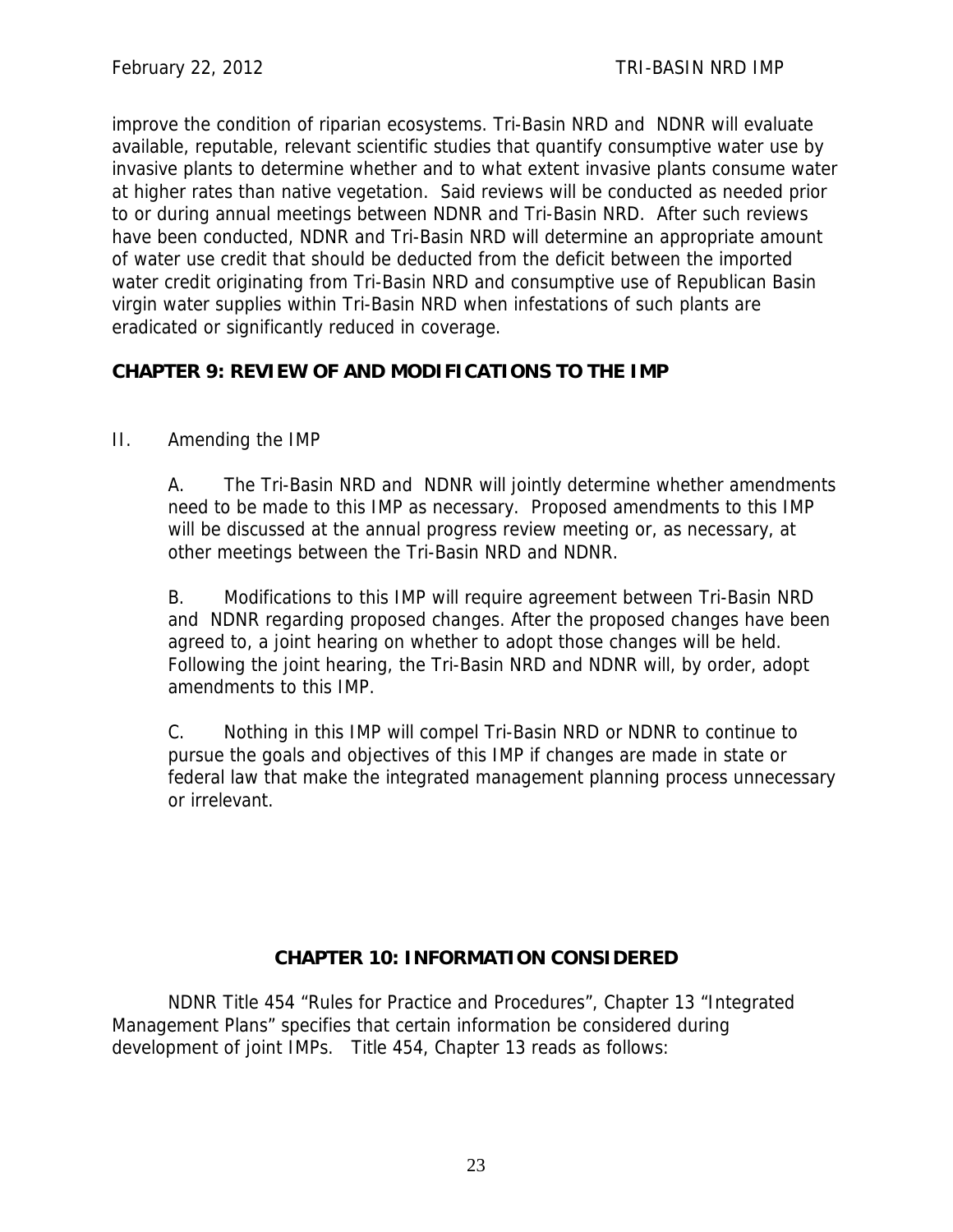001 TYPES DATA CONSIDERED. The following types of scientific data and other information will be considered in the adoption of a plan for the integrated management of hydrologically connected surface and groundwater pursuant to Neb. Rev. Stat. § 46- 717.

- 001.01 Historical data on streamflows within the proposed integrated management plan area.
- 001.02 Past, present and potential future surface water use within the proposed integrated management plan area.
- 001.03 Groundwater supplies within the proposed integrated management plan area including hydraulic conductivity, saturated thickness, and other groundwater reservoir information, and/or groundwater models if available.
- 001.04 Local recharge characteristics and rates from any sources, if available.
- 001.05 Precipitation and the variations including trends within the proposed integrated management plan area.
- 001.06 Crop water needs within the proposed integrated management plan area.
- 001.07 Water data collection programs.
- 001.08 Past, present, and potential groundwater uses within the proposed integrated management plan area.
- 001.09 Proposed water conservation and supply augmentation programs within the proposed integrated management plan area.
- 001.10 The availability of supplemental water supplies, including the opportunity for groundwater recharge within the proposed integrated management plan area.
- 001.11 Surface and groundwater concerns within the proposed integrated management plan area.
- 001.12 Opportunities to integrate and coordinate the use of water from different sources of supply within the proposed integrated management plan area.
- 001.13 Existing and potential sub irrigation uses within the proposed integrated